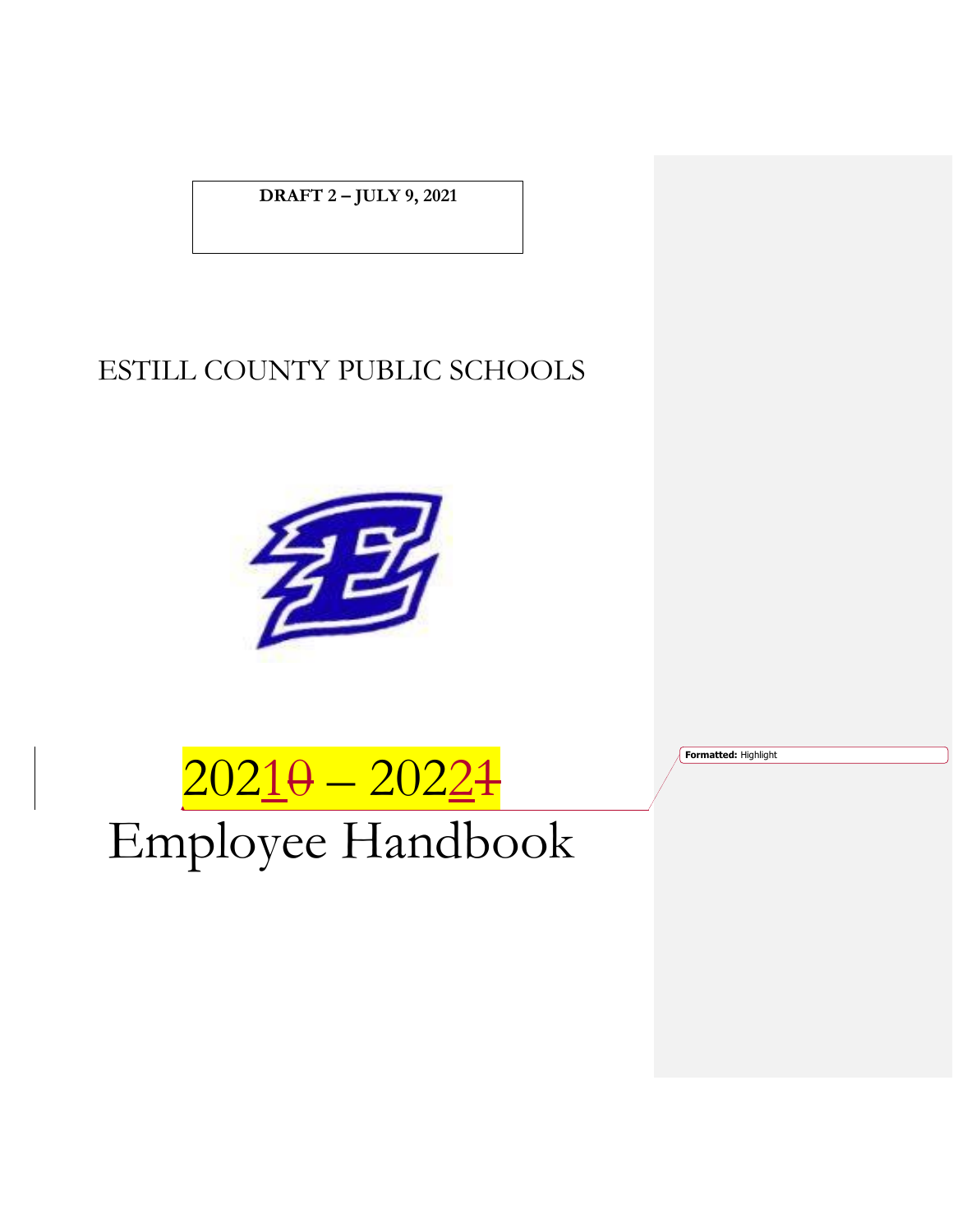ESTILL COUNTY PUBLIC SCHOOLS



**Formatted:** Highlight **Formatted:** Space After: 252 pt

*Jeffery Saylor,* Superintendent *Tonya Isaacs*, Assistant Superintendent Estill County Board of Education 253 Main Street Irvine, KY 40336 Phone 606.723.2181 • Fax 606.723.6029 www.estill.kyschools.us

As required by law, the Board of Education does not discriminate on the basis of race, color, national or ethnic origin, age, religion, sex *(including sexual orientation or gender identity)*, genetic information, disability, or limitations related to pregnancy, childbirth, or related medical conditions in its programs and activities and provides equal access to its facilities to the Boy Scouts and other designated youth groups.

 $\mathsf{l}$ 

**Formatted:** Highlight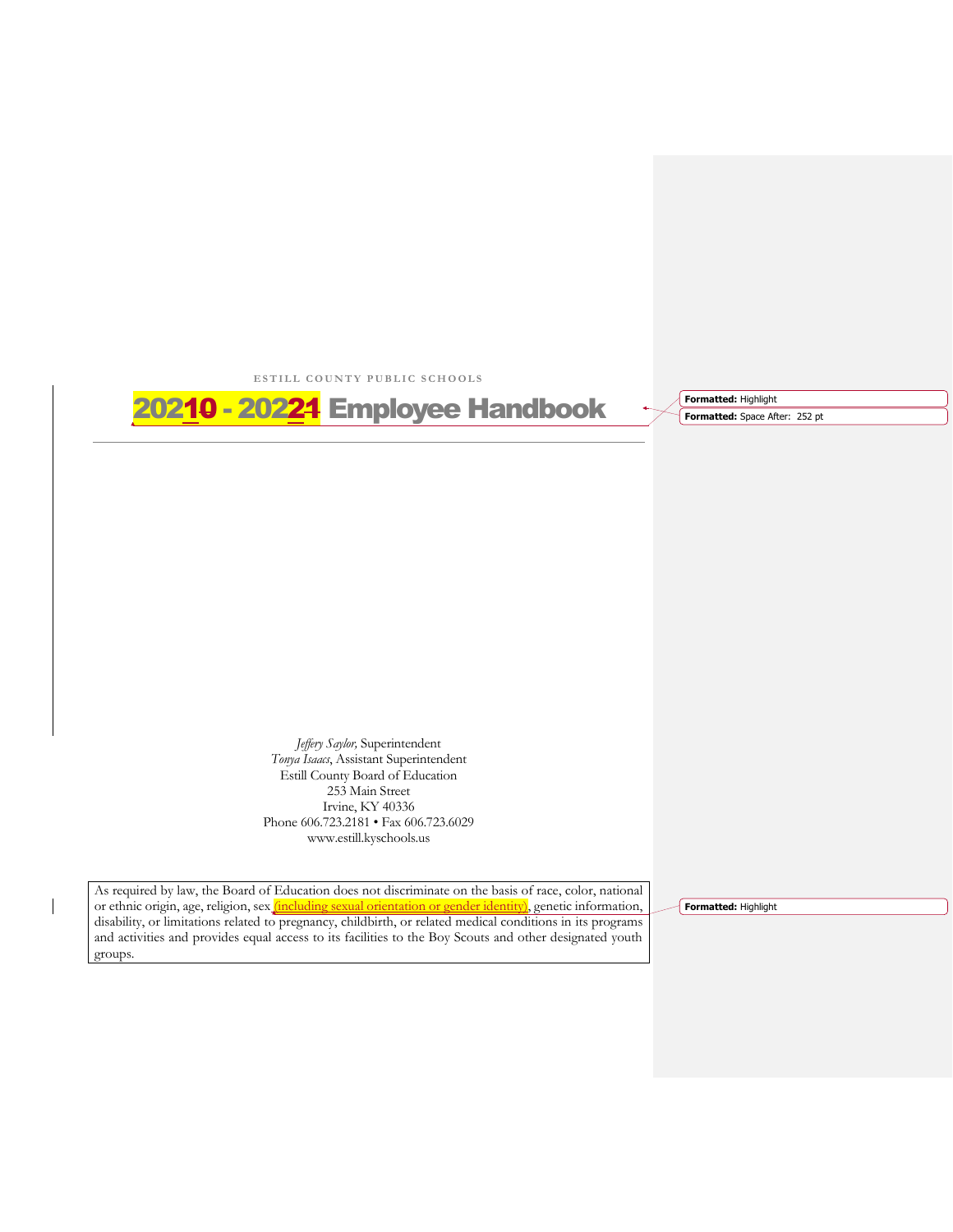# <span id="page-2-0"></span>Table of Contents

| <b>CENTRAL OFFICE PERSONNEL AND SCHOOL ADMINISTRATORS 2</b>                            |  |
|----------------------------------------------------------------------------------------|--|
|                                                                                        |  |
| EQUAL OPPORTUNITY EMPLOYMENT<br>HARASSMENT/DISCRIMINATION/TITLE IX SEXUAL HARASSMENT 3 |  |
|                                                                                        |  |
|                                                                                        |  |
|                                                                                        |  |
|                                                                                        |  |
|                                                                                        |  |
|                                                                                        |  |
|                                                                                        |  |
|                                                                                        |  |
|                                                                                        |  |
|                                                                                        |  |
|                                                                                        |  |
|                                                                                        |  |
|                                                                                        |  |
|                                                                                        |  |
|                                                                                        |  |
| SICK LEAVE                                                                             |  |
| 16                                                                                     |  |
|                                                                                        |  |
|                                                                                        |  |
|                                                                                        |  |
|                                                                                        |  |
|                                                                                        |  |

i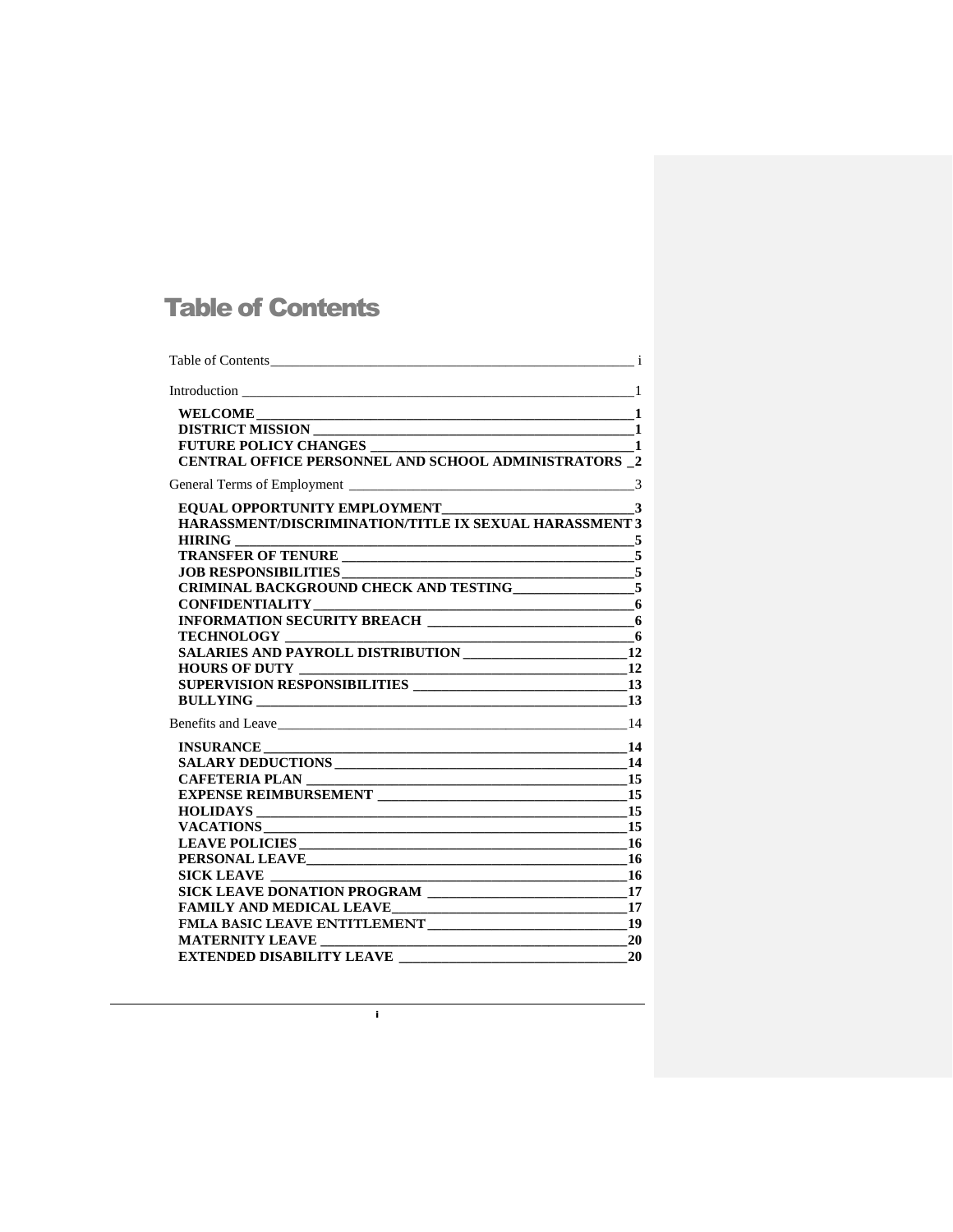|                                                                                                                                                                                                                                                         | 20 |
|---------------------------------------------------------------------------------------------------------------------------------------------------------------------------------------------------------------------------------------------------------|----|
| <b>JURY LEAVE</b>                                                                                                                                                                                                                                       | 21 |
|                                                                                                                                                                                                                                                         | 21 |
|                                                                                                                                                                                                                                                         | 22 |
| TRANSFER                                                                                                                                                                                                                                                | 22 |
|                                                                                                                                                                                                                                                         | 22 |
|                                                                                                                                                                                                                                                         |    |
|                                                                                                                                                                                                                                                         | 22 |
|                                                                                                                                                                                                                                                         | 23 |
|                                                                                                                                                                                                                                                         | 23 |
|                                                                                                                                                                                                                                                         |    |
| PERSONNEL RECORDS 23<br>RETENTION OF RECORDINGS 23                                                                                                                                                                                                      |    |
|                                                                                                                                                                                                                                                         | 24 |
| ABSENTEEISM/TARDINESS/SUBSTITUTES________________________                                                                                                                                                                                               | 24 |
|                                                                                                                                                                                                                                                         | 24 |
| POLITICAL ACTIVITIES                                                                                                                                                                                                                                    | 24 |
|                                                                                                                                                                                                                                                         | 25 |
|                                                                                                                                                                                                                                                         |    |
| CONTROVERSIAL ISSUES ___________                                                                                                                                                                                                                        | 25 |
|                                                                                                                                                                                                                                                         | 25 |
| FEDERAL MOTOR CARRIER SAFETY ADMINISTRATION (FMCSA)                                                                                                                                                                                                     |    |
| DRUG AND ALCOHOL CLEARINGHOUSE FOR CDL/CLP                                                                                                                                                                                                              |    |
|                                                                                                                                                                                                                                                         | 26 |
| WEAPONS                                                                                                                                                                                                                                                 | 27 |
| TOBACCO, ALTERNATIVE NICOTINE PRODUCT, OR VAPOR                                                                                                                                                                                                         |    |
|                                                                                                                                                                                                                                                         | 27 |
| USE OF SCHOOL PROPERTY                                                                                                                                                                                                                                  | 27 |
| USE OF PERSONAL CELL PHONES/TELECOMMUNICATION                                                                                                                                                                                                           |    |
| <b>DEVICES</b>                                                                                                                                                                                                                                          | 28 |
|                                                                                                                                                                                                                                                         | 28 |
| ASSAULTS AND THREATS OF VIOLENCE                                                                                                                                                                                                                        | 29 |
| <b>CHILD ABUSE</b><br>$\overline{\phantom{1.552111}}$ 29                                                                                                                                                                                                |    |
| USE OF PHYSICAL RESTRAINT AND SECLUSION                                                                                                                                                                                                                 | 29 |
| <b>CIVILITY</b><br><u> 1989 - Johann Harry Harry Harry Harry Harry Harry Harry Harry Harry Harry Harry Harry Harry Harry Harry Harry Harry Harry Harry Harry Harry Harry Harry Harry Harry Harry Harry Harry Harry Harry Harry Harry Harry Harry Ha</u> | 29 |
|                                                                                                                                                                                                                                                         |    |
| <b>GIFTS</b>                                                                                                                                                                                                                                            | 30 |
|                                                                                                                                                                                                                                                         |    |
| <b>REQUIRED REPORTS</b><br>30                                                                                                                                                                                                                           |    |
| CODE OF ETHICS FOR CERTIFIED SCHOOL PERSONNEL __________33                                                                                                                                                                                              |    |
| Acknowledgement Form                                                                                                                                                                                                                                    | 35 |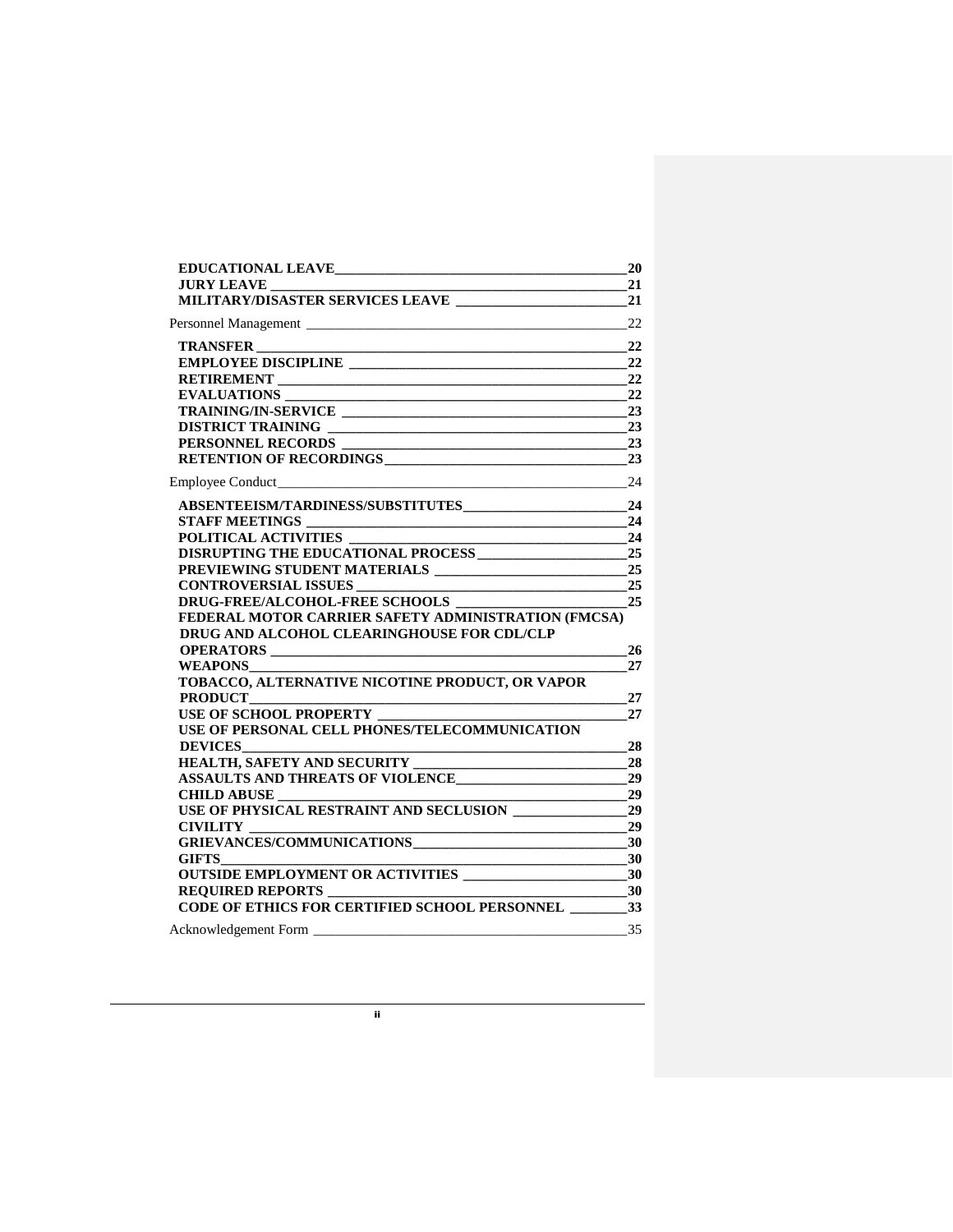# <span id="page-4-0"></span>Introduction

### <span id="page-4-1"></span>**Welcome**

Welcome to Estill County Schools. We believe that every child in Estill County has the destiny to accomplish something great in their life and the lives of others. This is why every employee in our district must focus on: EVERY STUDENT, EACH AND EVERY DAY.

The purpose of the handbook is to acquaint you with general Board of Education policies that govern and affect your employment and to outline the benefits available to you as an employee of the District.

Because this handbook is a general source of information, it is not intended to be, and should not be interpreted as, a contract. It is **not** an all-encompassing document and may not cover every possible situation or unusual circumstance. If a conflict exists between information in this handbook and Board policy or administrative procedures, the policies and procedures govern. It is the employee's responsibility to refer to the actual policies and/or administrative procedures for further information. Copies of specific documents are available at the Central Office and in the Principal's office. Policies and procedures also are available online via the District's web site or through this Internet address: [http://policy.ksba.org/E07/.](http://policy.ksba.org/E07/) Any employee is free to review official policies and procedures and is expected to be familiar with those related to his/her job responsibilities. Employees and students who fail to comply with Board policies may be subject to disciplinary action. **01.5**

School council policies, which are also available from the Principal, may also apply in some instances. **02.4241**

In this handbook, **bolded policy codes** indicate related Board of Education policies. If an employee has questions, s/he should contact his/her immediate supervisor or Felicia Campbell in the Central Office.

### <span id="page-4-2"></span>District Mission

We provide the education environment through which "EVERY CHILD SUCCEEDS".

### <span id="page-4-3"></span>Future Policy Changes

Although every effort will be made to update the handbook on a timely basis, the Estill County Board of Education reserves the right, and has the sole discretion, to change any policies, procedures, benefits, and terms of employment without notice, consultation, or publication, except as may be required by contractual agreements and law. The District reserves the right, and has the sole discretion, to modify or change any portion of this handbook at any time.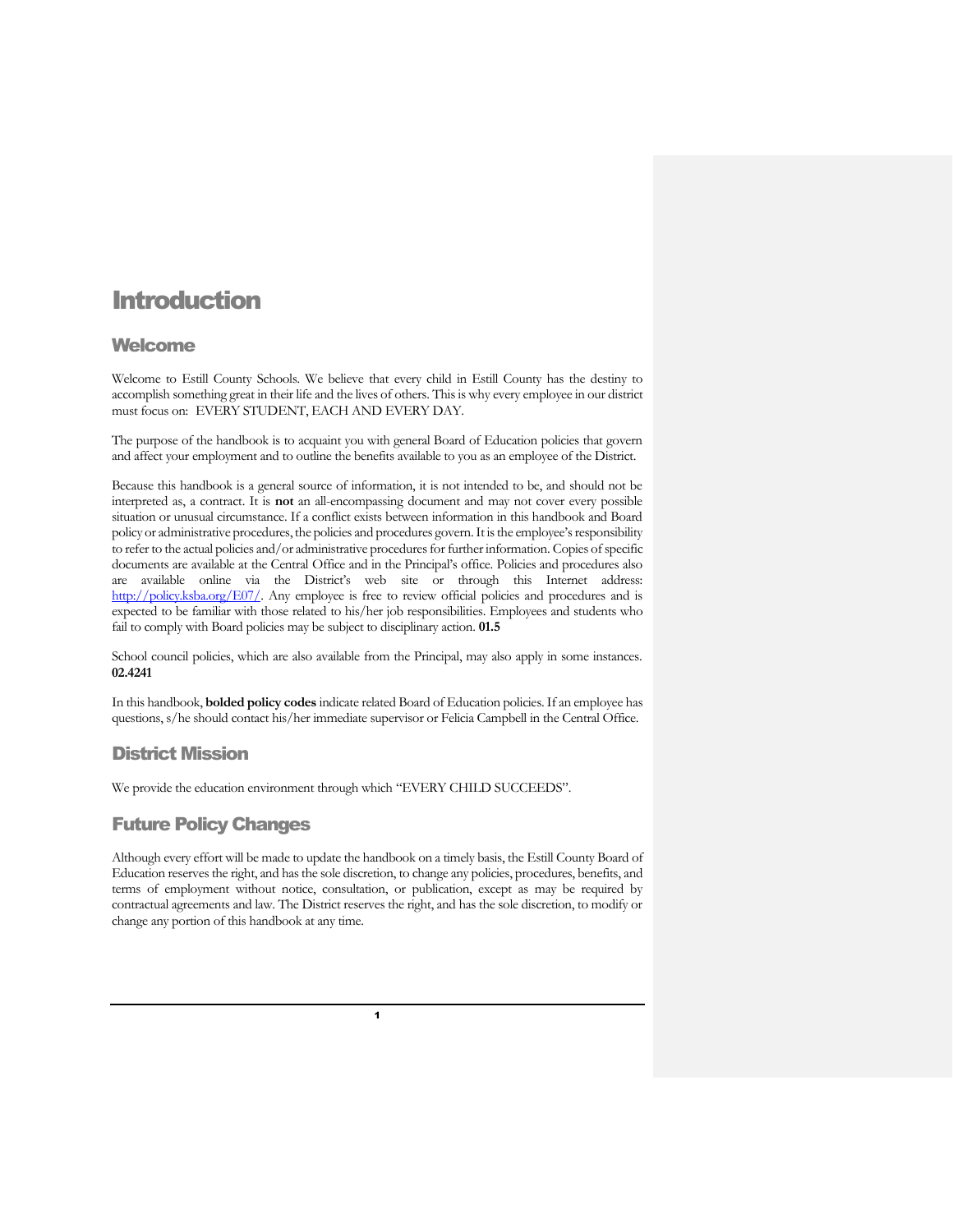### <span id="page-5-0"></span>Central Office Personnel and School Administrators

| Person/Address                           | Telephone/E-mail                                      | Fax      |                           |
|------------------------------------------|-------------------------------------------------------|----------|---------------------------|
| Superintendent                           | 723-2181                                              | 723-6029 |                           |
| Jeffery Saylor                           | Jeff.Saylor@estill.kyschools.us                       |          | <b>Field Code Changed</b> |
| <b>Assistant Superintendent /DPP</b>     | 723-2181                                              | 723-6029 |                           |
| Tonya Isaacs                             | Tonya.Isaacs@estill.kyschools.us                      |          | <b>Field Code Changed</b> |
| <b>Federal Funds Director</b>            | 723-2181                                              | 723-6029 |                           |
| Amanda BryantLisa Recee                  | Amanda.BryantLisa.Reece@estill.kyschools.             |          | <b>Field Code Changed</b> |
|                                          | $us$                                                  |          |                           |
| <b>Finance Director</b>                  | 723-2181                                              | 723-6029 |                           |
| Angie Howell                             | Angie.Howell@estill.kyschools.us                      |          | <b>Field Code Changed</b> |
| <b>School Nutrition Program Director</b> | 723-2181                                              | 723-6029 |                           |
| Belinda Puckett                          | Belinda.Puckett@estill.kyschools.us                   |          | <b>Field Code Changed</b> |
| <b>Special Education Director</b>        | 723-2181                                              | 723-6029 |                           |
| Amanda Bryant                            | Amanda.Brvant@estill.kyschools.us                     |          | <b>Field Code Changed</b> |
| <b>Technology Coordinator</b>            | 723-2181                                              | 723-6029 |                           |
| Jeremy Simpson                           | Jeremy.Simpson@estill.kyschools.us                    |          | <b>Field Code Changed</b> |
| <b>Director of Facilities</b>            | 723-2181                                              | 723-6029 |                           |
| <b>Todd Reece</b>                        | Todd.Reece@estill.kyschools.us                        |          | <b>Field Code Changed</b> |
| Director of Transportation               | 723-2181                                              | 723-6029 |                           |
| Laura FreemanStephen Willis              | aura.Freeman <del>Stephen.Willis</del> @estill.kyscho |          | <b>Field Code Changed</b> |
|                                          | ols.us                                                |          |                           |
| <b>Human Resources</b>                   | 723-2181                                              | 723-6029 |                           |
| Stephen Willis                           | Stephen. Willis@estill.kyschools.us                   |          | Formatted: Font: Not Bold |
| <b>Director of Pupil Personnel</b>       | 723-2181                                              | 723-6029 |                           |
| Donald Norton                            | Donald.Norton@estill.kyschools.us                     |          | Formatted: Font: Not Bold |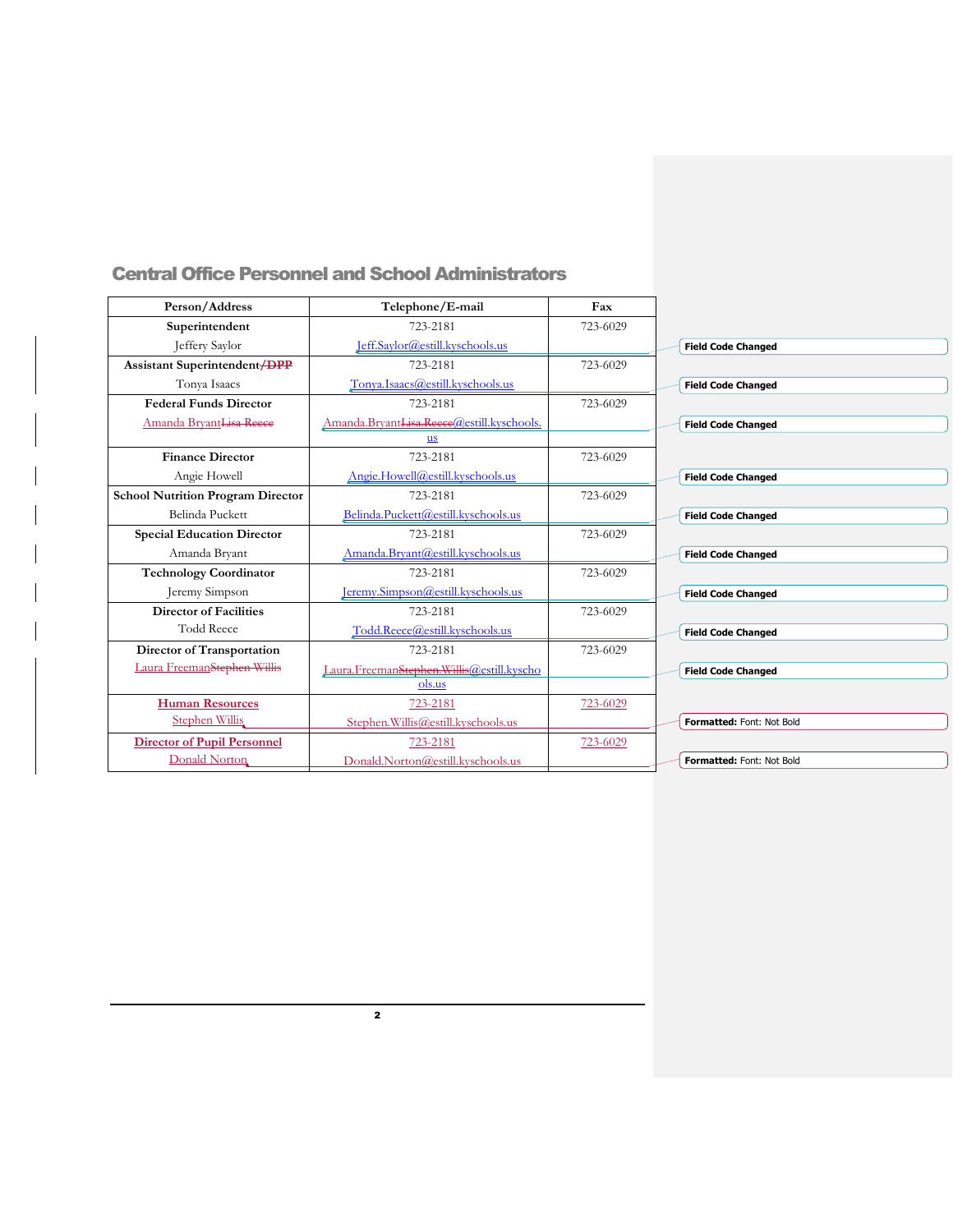

# <span id="page-6-0"></span>General Terms of **Employment**

### <span id="page-6-1"></span>Equal Opportunity Employment

As required by Title IX, the District does not discriminate on the basis of sex regarding admission to the District or in the educational programs or activities operated by the District. Inquiries regarding Title IX Sexual Harassment may be referred to the District Title IX Coordinator (TIXC), the Assistant Secretary for Civil Rights, or both.

The Estill County Board of Education is an Equal Opportunity Employer. The District does not discriminate on the basis of race, color, religion, sex *(including sexual orientation or gender identity)* genetic information, national or ethnic origin, political affiliation, age, disabling condition, or limitations related to pregnancy, childbirth, or related medical conditions.

Reasonable accommodation for individuals with disabilities or limitations related to pregnancy, childbirth, or related medical conditions will be provided as required by law.

If considerations of sex, age or disability have a bona fide relationship to the unique requirements of a particular job or if there are federal or state legal requirements that apply, then sex, age or disability may be taken into account as a bona fide occupational qualification, provided such consideration is consistent with governing law.

If you have questions concerning District compliance with state and federal equal opportunity employment laws, contact Felicia Campbell at the Board of Education's Central Office. **03.113/03.212**

### <span id="page-6-2"></span>Harassment/Discrimination/Title IX Sexual Harassment

The Estill CountyBoard of Education intends that employees have a safe and orderly work environment in which to do their jobs. Therefore, the Board does not condone and will not tolerate harassment of or discrimination against employees, students, or visitors to the school or District, or any act prohibited by Board policy that disrupts the work place or the educational process and/or keeps employees from doing their jobs.

**Formatted:** Highlight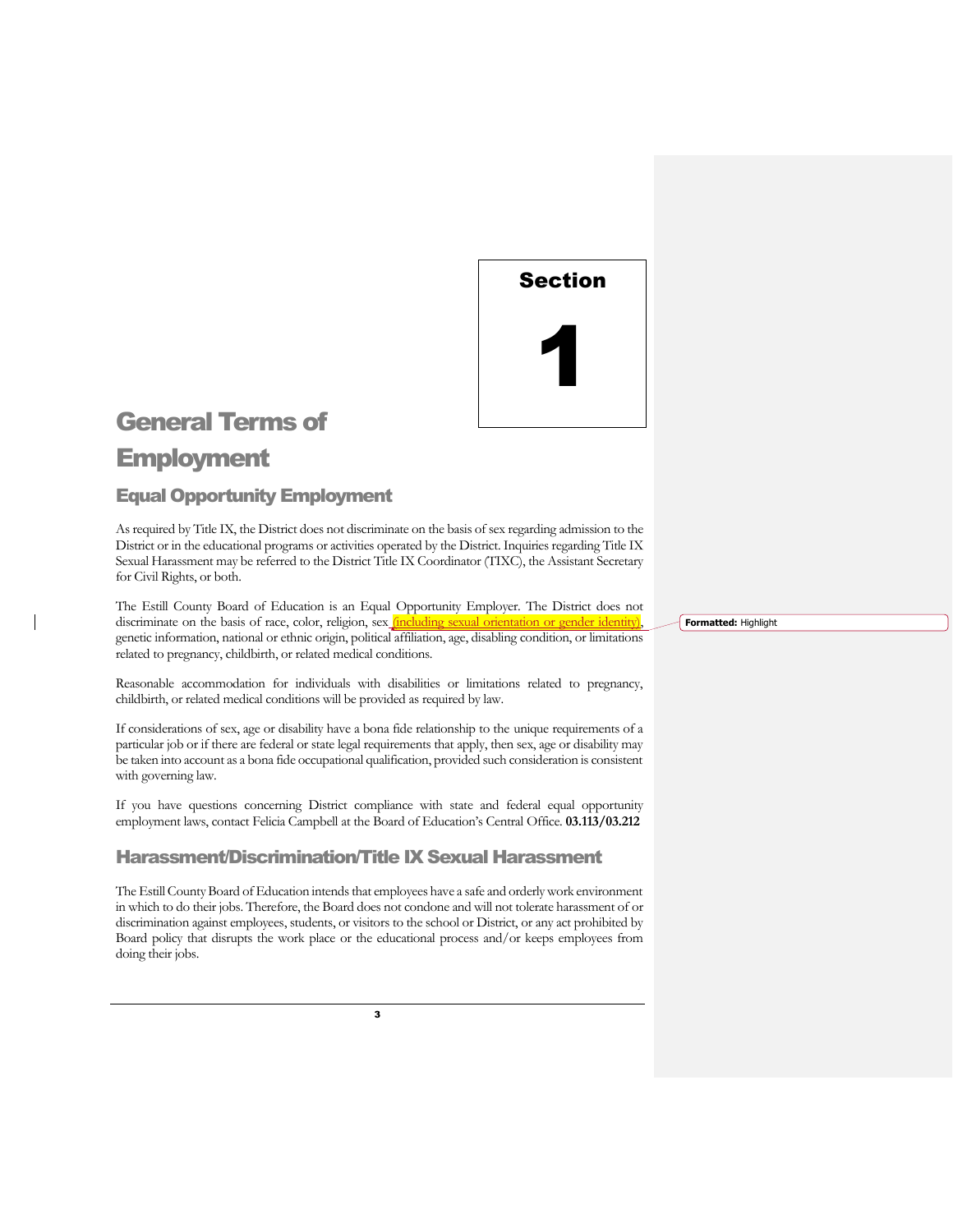Any employee who believes that he or she, or any other employee, student, or visitor to the school or District, is being or has been subjected to harassment or discrimination shall bring the matter to the attention of his/her Principal/immediate supervisor or the District's Title IX/Equity Coordinator as required by Board policy. The District will investigate any such concerns promptly and confidentially.

No employee will be subject to any form of reprisal or retaliation for having made a good-faith complaint under this policy. For complete information concerning the District's position prohibiting harassment/discrimination, assistance in reporting and responding to alleged incidents, and examples of prohibited behaviors, employees should refer to the District's policies and related procedures. **03.162/03.262**

The following individual has been designated to handle inquiries regarding nondiscrimination under Title IX and Section 504 of the Rehabilitation Act of 1973 and Title IX Sexual Harassment/Discrimination: **01.1**

The District's Title IX Coordinator (TIXC) is Amanda Bryant.

| 253 Main Street<br>P.O. Box 930 | 606-723-2181 | amanda.bryant@estill.kyschools.us |
|---------------------------------|--------------|-----------------------------------|
| Irvine, $KY$ 40336              |              |                                   |
| Office Address                  | Telephone #  | Email Address                     |

The District's Section 504 Coordinator is Amanda Bryant.

| 253 Main Street<br>P.O. Box 930 | 606-723-2181 | amanda.bryant@estill.kyschools.us |
|---------------------------------|--------------|-----------------------------------|
| Irvine, KY 40336                |              |                                   |
| Office Address                  | Telephone #  | Email Address                     |

Any person may report sex discrimination, including sexual harassment (whether or not the person reporting is the person alleged to be the victim of conduct that could constitute sex discrimination or sexual harassment), in person, by mail, by telephone, or by electronic mail, using the contact information listed for the TIXC, or by any other means that results in the TIXC receiving the person's verbal or written report. Such a report may be made at any time (including during non-business hours) by using the telephone number or electronic mail address, or by mail to the office address, listed for the TIXC. **09.428111**

Title IX Sexual Harassment Grievance Procedures are located on the District Website.

Employees wishing to initiate a complaint concerning discrimination in the delivery of benefits or services in the District's school nutrition program should go to the link below or mail a written complaint to the U.S. Department of Agriculture, Director, Office of Adjudication, 1400 Independence Avenue, S.W., Washington D.C. 20250-9410, or email[, program.intake@usda.gov.](mailto:program.intake@usda.gov)

[http://www.ascr.usda.gov/complaint\\_filing\\_cust.html](http://www.ascr.usda.gov/complaint_filing_cust.html)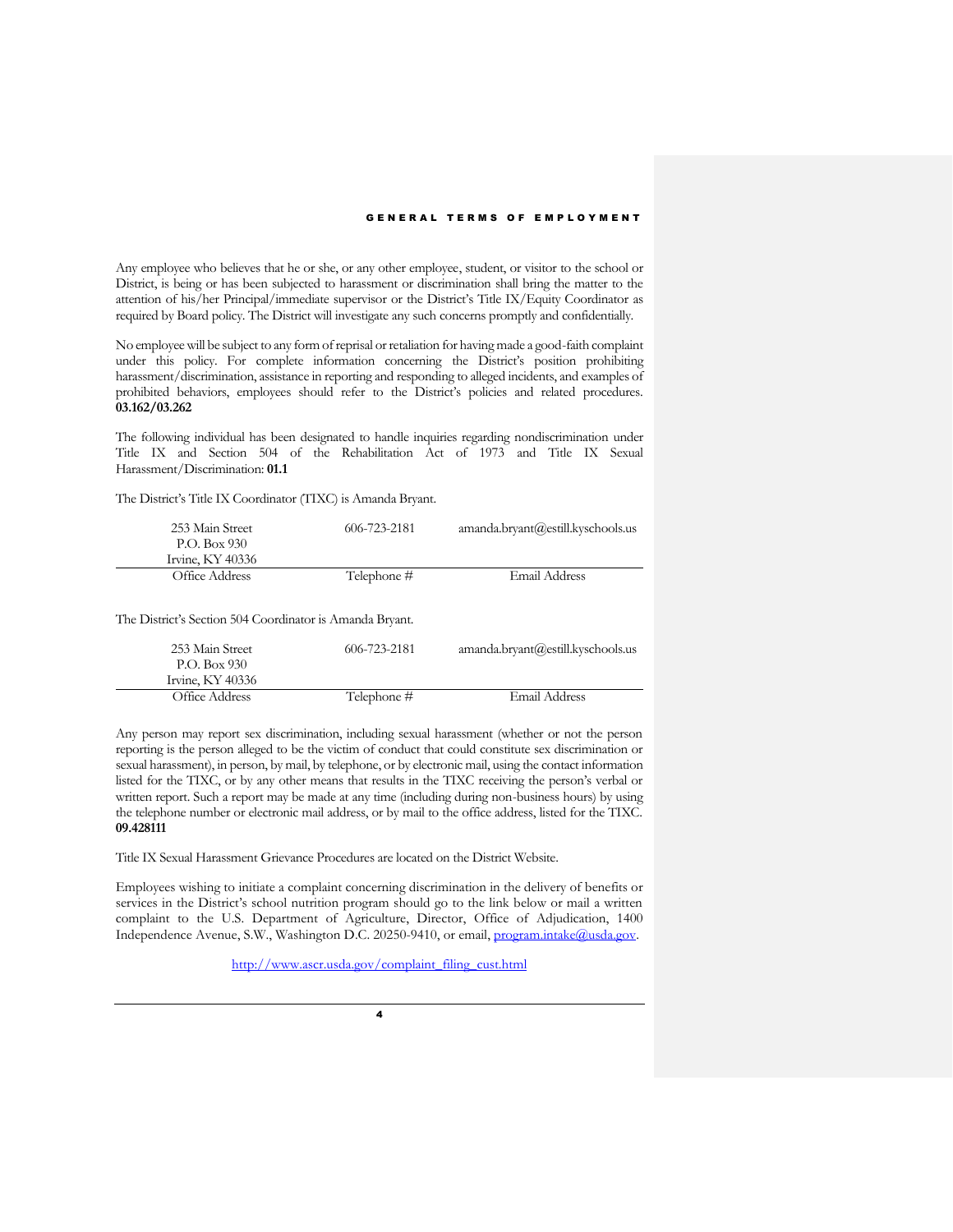**07.1**

#### <span id="page-8-0"></span>**Hiring**

Except for noncontracted substitute teachers, all certified personnel are required to sign a written contract with the District. All regular full-time classified employees also shall receive a contract.

A list of all District job openings is available at the Central Office.

For further information on hiring, refer to policies **03.11/03.21**.

### <span id="page-8-1"></span>Transfer of Tenure

All teachers who have attained continuing–contract status from another Kentucky district serve a one (1)-year probationary period before being considered for continuing-contract status in the District. **03.115**

### <span id="page-8-2"></span>Job Responsibilities

Every employee is assigned an immediate supervisor. All employees may request a copy of their job description and responsibilities for review. Immediate supervisors may assign other duties as needed. Employees should ask their supervisor if they have questions regarding their assigned duties and/or responsibilities. **03.132/03.232**

All employees are expected to use sound judgment in the performance of their duties and take reasonable and commonly accepted measures to protect the health, safety, and well-being of others, as well as District property. In addition, employees shall cooperate fully with all investigations conducted by the District as authorized by policy or law. **03.133/03.233**

**Certified Employees:** All teachers in the District shall review records of assigned students to determine whether an IEP or 504 plan is in place.

### <span id="page-8-3"></span>Criminal Background Check and Testing

Applicants, employees, and student teachers must undergo records checks and testing as required by law.

New hires and student teachers assigned within the District must have both a state and a federal criminal history background check and a letter (CA/N check) from the Cabinet for Health and Family Services documenting the individual does not have an administrative finding of child abuse or neglect in records maintained by the Cabinet.

An employee shall report to the Superintendent if the employee has been found by the Cabinet for Health and Family Services to have abused or neglected a child, and if the employee has waived the right to appeal such a substantiated finding or the finding has been upheld upon appeal. **03.11/03.21**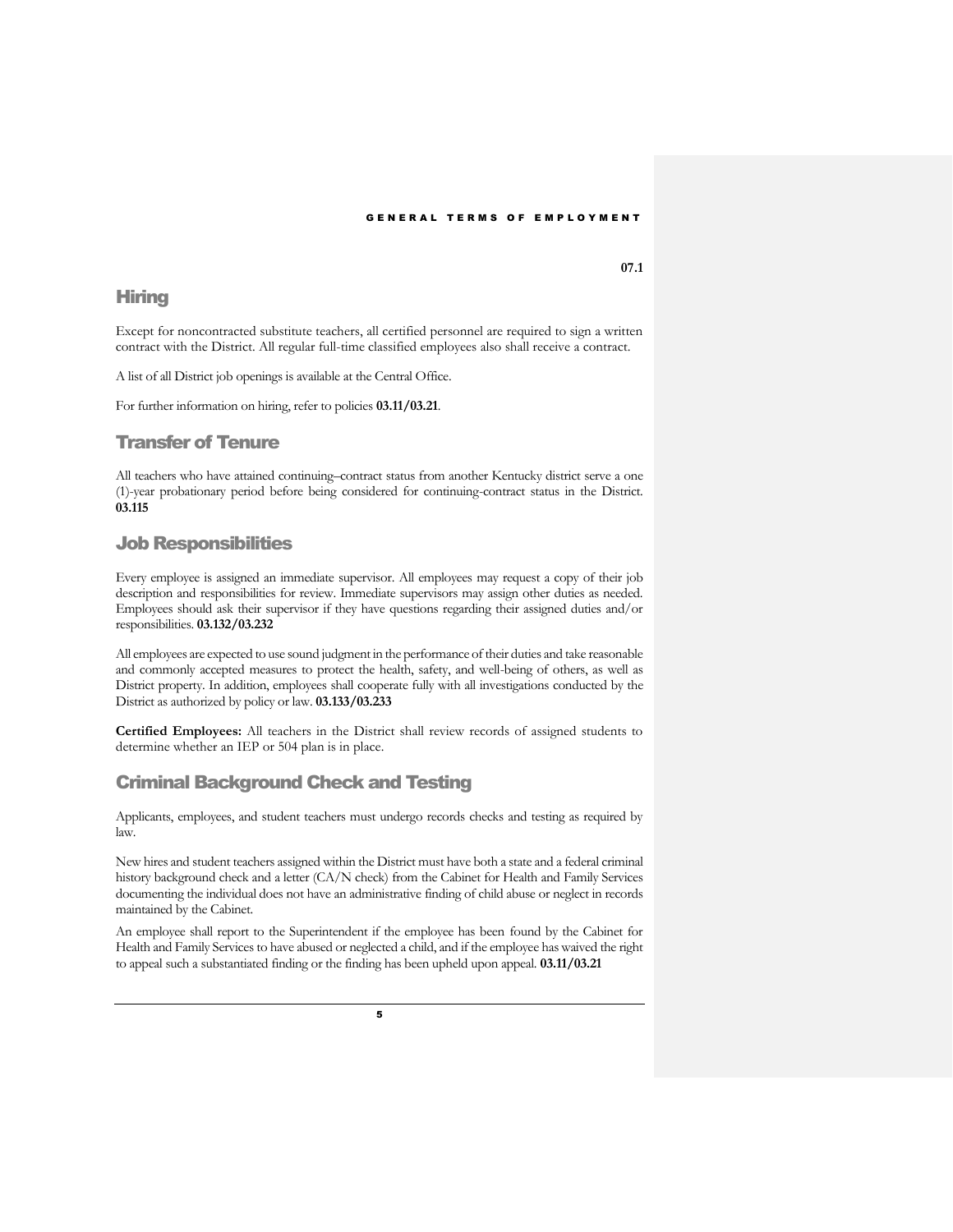Link to DPP-156 Central Registry Check and more information on the required CA/N check:

[http://manuals.sp.chfs.ky.gov/chapter30/33/Pages/3013RequestfromthePublicforCANChecksa](http://manuals.sp.chfs.ky.gov/chapter30/33/Pages/3013RequestfromthePublicforCANChecksandCentralRegistryChecks.aspx) [ndCentralRegistryChecks.aspx](http://manuals.sp.chfs.ky.gov/chapter30/33/Pages/3013RequestfromthePublicforCANChecksandCentralRegistryChecks.aspx)

### <span id="page-9-0"></span>**Confidentiality**

In certain circumstances employees will receive confidential information regarding students' or employees' medical, educational or court records. Employees are required to keep student and personnel information in the strictest confidence and are legally prohibited from passing confidential information along to any unauthorized individual. Employees with whom juvenile court information is shared as permitted by law shall be asked to sign a statement indicating they understand the information is to be held in strictest confidence.

#### *Access to be Limited*

Employees may only access student record information in which they have a legitimate educational interest. **03.111/03.211/09.14/09.213/09.43**

Both federal law and Board policy prohibit employees from making unauthorized disclosure, use or dissemination of personal information regarding minors over the Internet. **08.2323**

#### <span id="page-9-1"></span>Information Security Breach

Information security breaches shall be handled in accordance with KRS 61.931, KRS 61.932, and KRS 61.933 including, but not limited to, investigations and notifications.

Within seventy-two (72) hours of the discovery or notification of a security breach, the District shall notify the Commissioner of the Kentucky State Police, the Auditor of Public Accounts, the Attorney General, and the Education Commissioner. **01.61**

### <span id="page-9-2"></span>**Technology**

The Estill County Board of Education is pleased to offer the employees of the Estill County School System access to the District computer network for electronic mail (e-mail) and the Internet. To gain access to e-mail and the Internet, all employees must sign and return the form to the school.

Access to e-mail and the Internet will enable employees to explore thousands of libraries, databases, and bulletin boards while exchanging messages with Internet users throughout the world. Employees should be warned that some material accessible via the Internet may contain items that are illegal, defamatory, inaccurate or potentially offensive to some people. While our intent is to make Internet access available to further educational goals and objectives, employees may find ways to access other materials as well.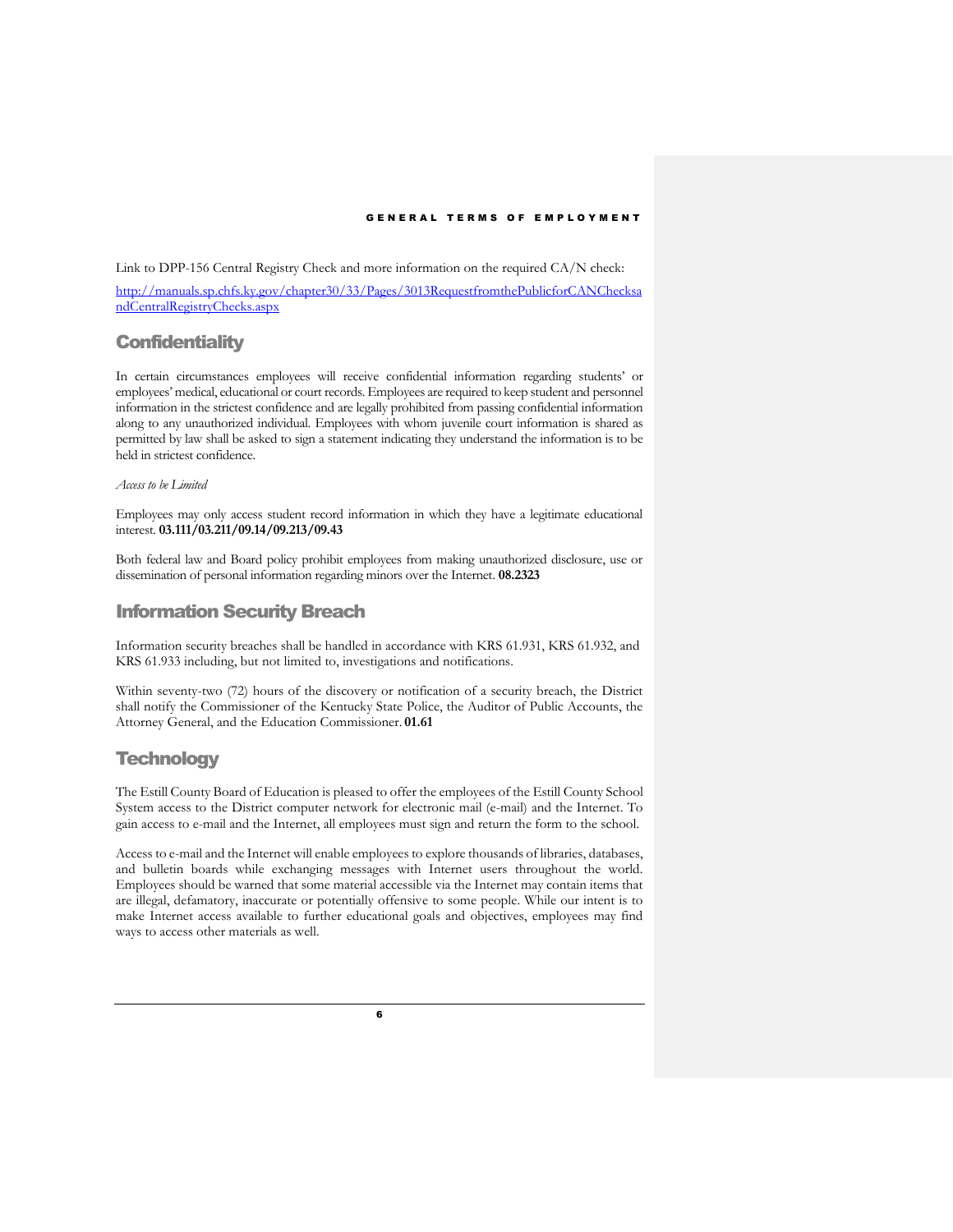We believe that the benefits to employees from access to the Internet, in the form of information resources and opportunities for collaboration, exceed any disadvantages. But ultimately, adults are responsible for setting and conveying the standards that their children and students should follow when using media and information sources.

#### **Rules and Regulations**

Employees are expected to act responsibly on school computer networks just as they are in the classroom. Communications on the network are often public in nature. The network is provided for employees to conduct research and communicate with others. Access to network services is given to employees who agree to act in a responsible manner. Access is a privilege-not a right.

Individual users of the District computer networks are responsible for their behavior and communications over those networks. It is presumed that users will comply with District standards and will honor the agreements they have signed. Beyond the clarification of such standards, the District is not responsible for restricting, monitoring or controlling the communications of individuals using the network.

Network storage areas may be treated like school lockers. Network administrators may review files and communications to maintain system integrity and insure that users are using the system responsibly. Network Proxy logs and e-mail accounts may be reviewed at any time. Users should not expect that files stored on District servers will always be private.

Within reason, freedom of speech and access to information will be honored. Employees bear the same responsibility as with information sources such as books, periodicals, television, telephones, movies, radio and other potentially offensive media.

#### **Access to Electronic Media (Acceptable Use Policy)**

The Board supports the right of students, employees, and community members to have reasonable access to various information formats and believes it is incumbent upon students, employees, and community members to utilize this privilege in an appropriate and responsible manner.

This policy outlines both the privileges and the responsibilities associated with the use of the Estill County Public Schools' network and its resources. It addresses ethical and educational uses of electronic media, including, but not limited to, the Internet, email, and other technological resources. It also addresses issues of privacy versus administrative review of electronic files and communications. The policy prohibits use of networks for illegal activities, the intentional spreading of embedded messages, or the use of other programs with the potential of damaging or destroying programs or data.

As a user of the Estill County School District's computer network, you hereby agree to comply with the District's Internet and electronic mail rules and to communicate over the network in a responsible manner while abiding by all relevant laws and restrictions. You further understand that violation of the regulations is unethical and may constitute a criminal offense. Should you commit any violation, your access privileges may be revoked, and disciplinary action and/or legal action may be taken.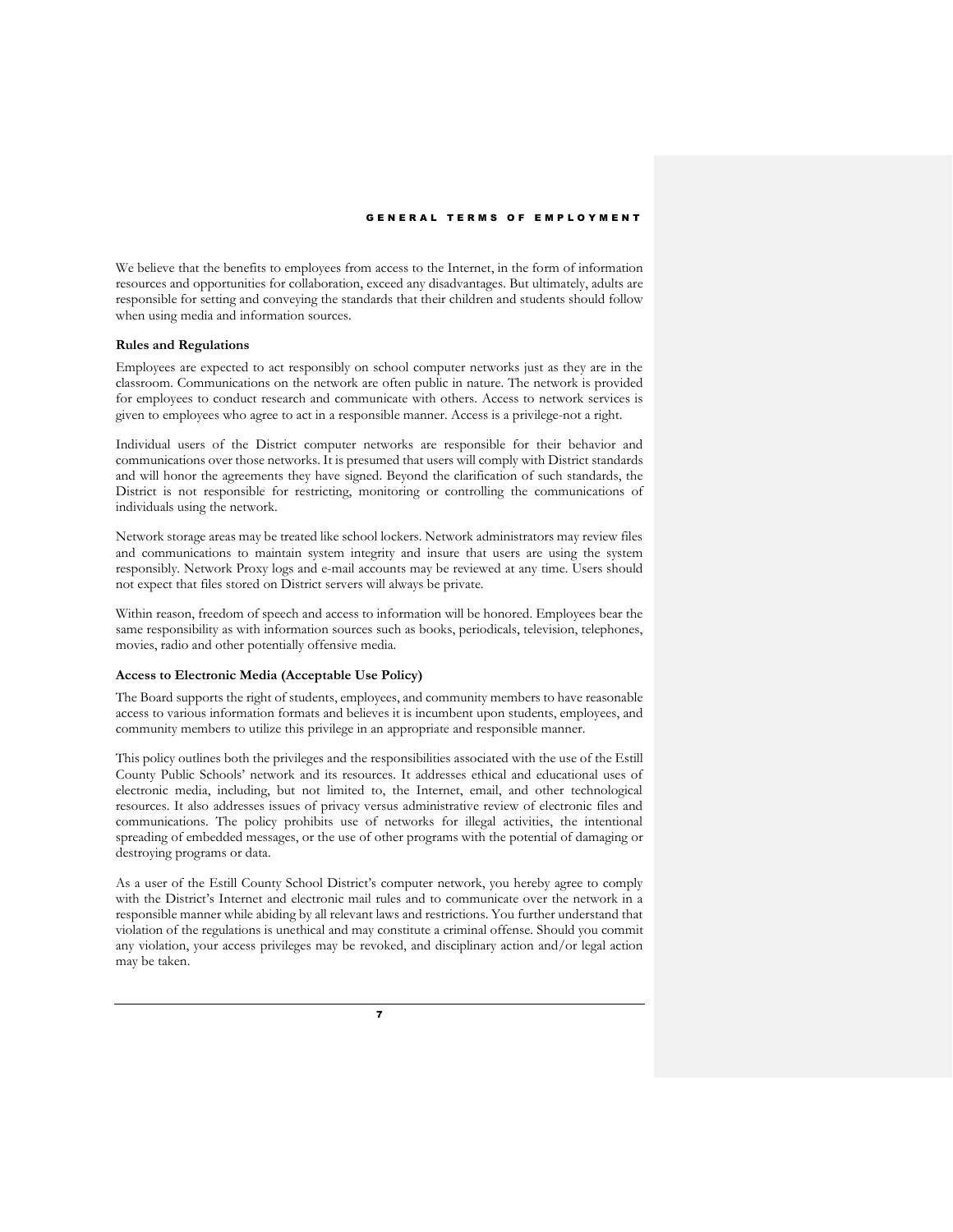#### **Consent for Use of Microsoft O365**

The Microsoft O365 email solution is provided to you by the District as part of the Microsoft O365 service from Microsoft. By signing this form, you hereby accept and agree that your rights to use the Microsoft O365 email service, and other Microsoft O365 services as the Kentucky Department of Education may provide over time, are subject to the terms and conditions set forth in District policy/procedure as provided, and that the data stored in such Microsoft O365 services, including the Microsoft O365 email service, is managed by the District pursuant to policy 08.2323 and accompanying procedures. You also understand that the Windows Live ID provided to you can also be used to access other electronic services that provide features such as online storage and instant messaging. Use of those Microsoft services is subject to Microsoft's standard consumer terms of use (the Windows Live Service Agreement), and data stored in those systems is managed pursuant to the Windows Live Service Agreement and the Microsoft Online Privacy Statement. Before you can use those Microsoft services, you must accept the Windows Live Service Agreement.

#### **Consent for Use of Google G-Suite for Education and Google related services**

The Google Gmail solution is provided to you by the District as part of the Google G-Suite for Education service from Google. By signing this form, you hereby accept and agree that your rights to use the Gmail email service, and other Google G-Suite for Education services as the Kentucky Department of Education may provide over time, are subject to the terms and conditions set forth in District policy/procedure as provided, and that the data stored in such Google G-Suite for Education services, including the Google Gmail email service, is managed by the District pursuant to policy 08.2323 and accompanying procedures. You also understand that the Google user account provided to you can also be used to access other electronic services that provide features such as online storage and instant messaging. Use of those Google G-Suite for Education services is subject to Google's standard consumer terms of use (the Google G-Suite for Education Service Agreement), and data stored in those systems is managed pursuant to the Google G-Suite for Education Service Agreement and the Google G-Suite for Education Online Privacy Statement. Before you can use any Google G-Suite for Education services, you must accept the Google Service Agreement.

For additional information, see Board policies for certified and classified employees, regarding use of school property, disrupting the educational process, and conduct.

#### **Educational Suitability of Electronic Media**

School officials shall apply the same criterion of educational suitability used to review other educational resources when questions arise concerning access to specific databases or other electronic media.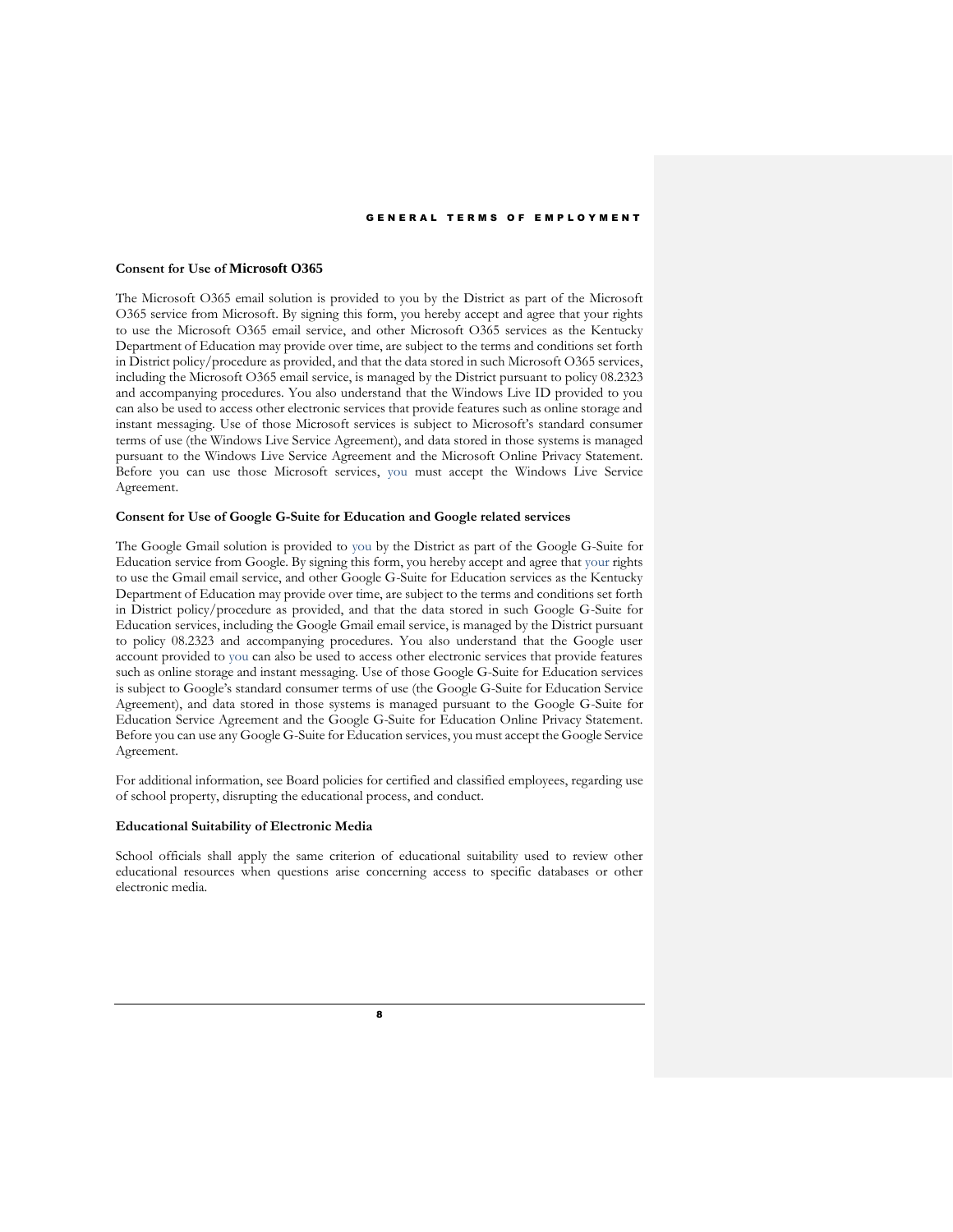#### **Network Reliability of Electronic Media**

Estill County Public Schools will not be responsible for any damages not limited to loss of data resulting from delays, non-deliveries, missed deliveries, or service interruptions caused by its own negligence or user errors or omissions.

#### **Safety of Electronic Media**

Accounts are to be used in support of education and research that is consistent with the educational objectives of the Estill County Public Schools. This may include reasonable personal use, examples of acceptable use include, but are not limited to, protecting yourself and others by not revealing personal information that could lead a stranger to you or another person, (i.e.name, address, telephone, workplace, etc.). Users should notify District administration or District Technology Coordinator (DTC) of any policy violations or security breech. This can be done anonymously through the District S.T.O.P. Tip line.

Staff shall be provided instruction about appropriate online behavior, including interacting with other individuals, including students and other staff, on social networking sites, in chat rooms and cyber bullying awareness and response.

#### **Unacceptable Use of Electronic Media**

Guidelines for unacceptable use shall prohibit utilization of networks for prohibited or illegal activities, the intentional spreading of embedded messages, or the use of other programs with the potential of damaging or destroying programs or data. Unacceptable use of technology includes, but is not limited to, the following;

- Sharing your password
- Using or altering anyone else's password
- Allowing someone to access any area of your account or accessing any computer or network for which you are unauthorized
- Creating or sharing computer viruses
- Destroying another person's data
- Monopolizing the network resources by running large programs and applications over the network during the day and/or sending massive amounts of email to other users, or using system resources for games
- Vandalizing network resources. Vandalism is defined as any attempt to harm or destroy equipment, data, operating systems or applications, our network, or any other networks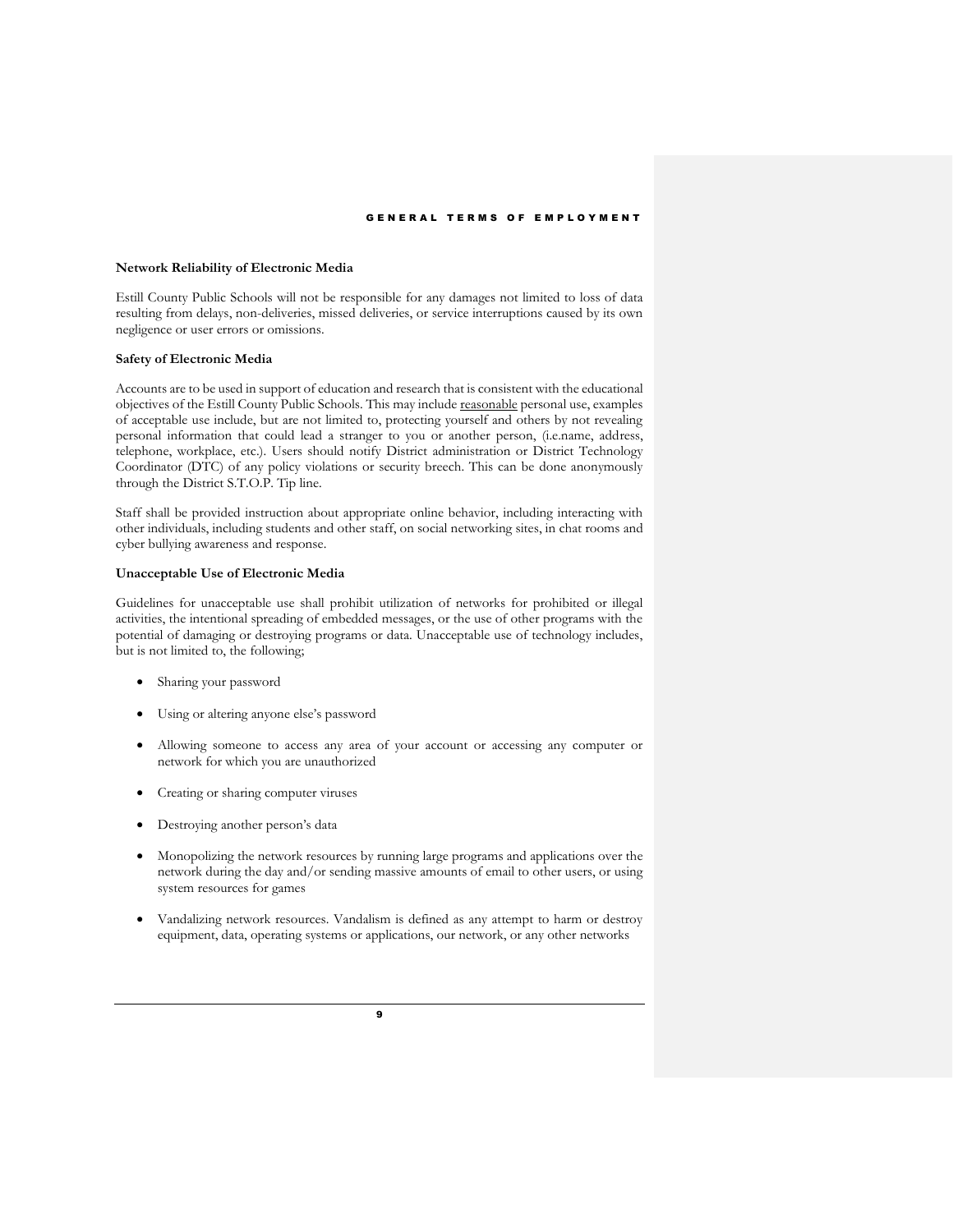- Playing games with no educational purpose over the network
- Taking from or placing on the network, any copyrighted material including copyrighted movies and music without authorization from the District network administrator
- Distributing or collecting obscene, abusive, discriminatory or threatening material via telephone, video, email, internet or other means that is deemed intentional
- Demonstrating or discussing policy violations or security breaches with someone other than a school network administrator
- Annoying other users with things such as talk requests and chain letters
- Conducting any illegal activity via the network; known illegal activity will be reported to the authorities
- Sending harassing or abusive email messages to others
- Using obscene, abusive or sexually explicit language
- Sending or displaying offensive messages or pictures (this includes any document containing pornographic, obscene, or sexually explicit material)
- Using network resources for personal profit

#### **Access Privileges to Electronic Materials**

Access to electronic information resources may range from read-only access to instructional software to full search capability of the Internet and to email. For these reasons the Estill County Public Schools maintain the right to limit access to software and/or documents found either on our network or the Internet via technical or human barriers.

#### **Network Privileges for Staff**

User Folders, independent internet access, and independent email.

#### **Staff Contracts**

A contract, signed by the employee, shall be required prior to the District granting that employee access to the network, internet, and/or email. This document shall be kept on file by each school building, is a binding document and shall continue to be in effect throughout employment in the building in which they work. Signatures indicate understanding and agreement with the specified acceptable uses, rules of on-line behavior, access privileges, and penalties for policy/procedural violations.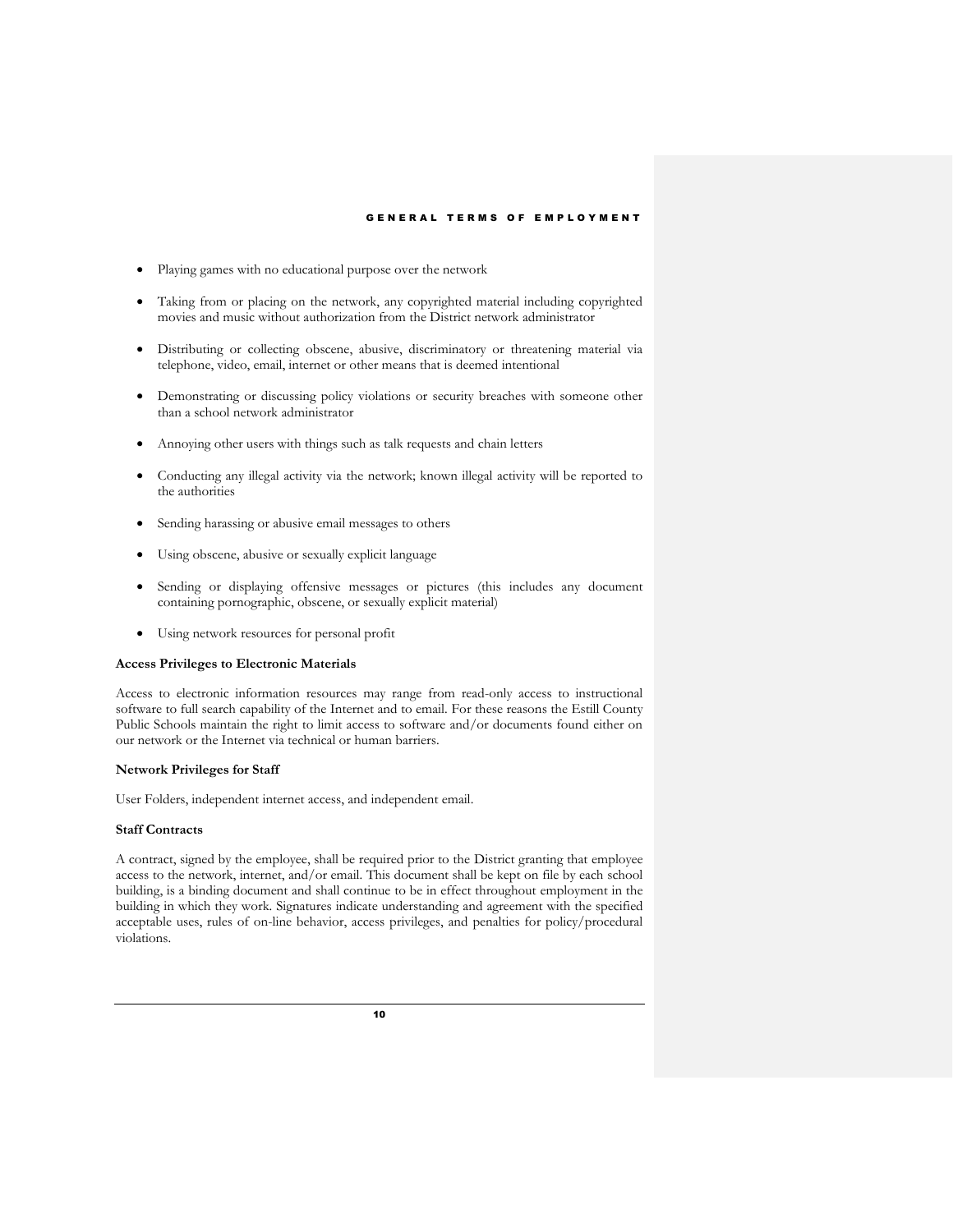#### **Logins and Passwords**

Upon signing a contract, a private login and password will be assigned to each user. The user is responsible for any activity performed under that login and password and therefore, passwords must be kept private.

There will be no access to the network, email, or the internet without the use of a login and password and those will only exist for those persons with a signed contract.

#### **Right to Privacy**

The Estill County Public Schools reserve the right to ask a Network Administrator to access any user folder and/or email account of any user at any time. Users are advised not to place confidential documents in their user folder and never to use email for confidential communication. Email is not private. All Internet sites visited will be logged and reviewed for suitability of internet use to assure compliance with the AUP and with state law. Internet access has been granted for educational and research purposes only.

#### **Disregard of Rules**

Individuals who refuse to sign required acceptable use documents or who violate District rules governing the use of District technology shall be subject to loss or restriction of the privilege of using equipment, software, information access systems, or other technological resources.

#### **Responsibility for Damages**

Employees shall reimburse the Board for repair or replacement of District property lost, stolen, damaged, or vandalized while under their care.

#### **Disciplinary Action**

Any user who violates the terms and conditions of this Acceptable Use policy will experience immediate degradation of services to "read only access." Loss of privileges may continue for a period of up to one (1) calendar year, and/or other disciplinary actions may be enforced as per the discipline policy.

The DTC or Network Director, may convert an account to "read only access" at any time as required. The DTC or Network Director, in cooperation with the building administrator, must notify the user, in writing within two weeks informing them of the reason for suspension or termination of an account.

Users whose accounts are denied, suspended, or revoked do have the following rights:

 To request (in writing) from the District Technology Coordinator a written statement justifying the disciplinary actions.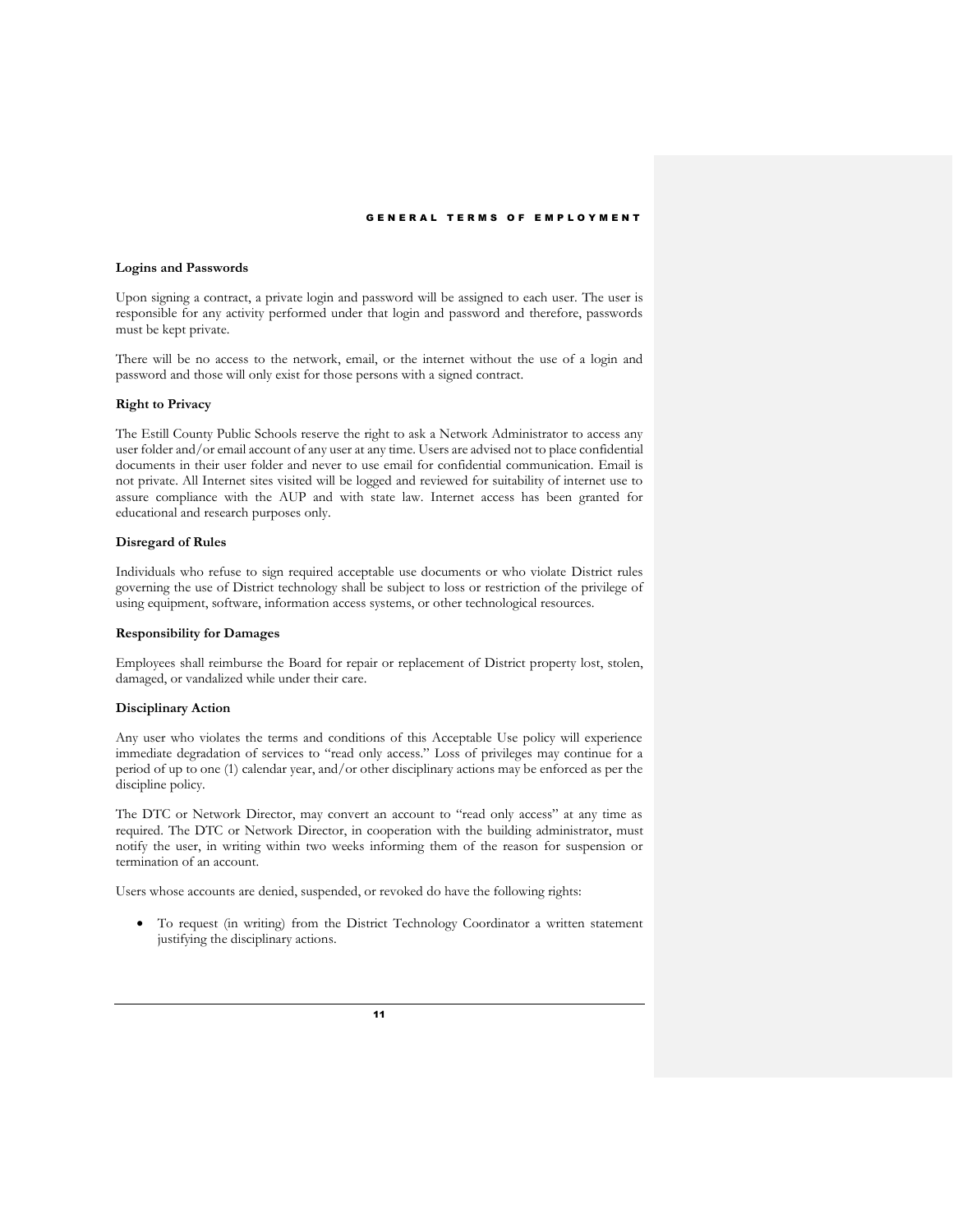To submit a written appeal to the superintendent and a committee he/she shall designate. The decision of the superintendent is final.

#### **Related Policies: 03.17/03.27/08.1353/08.2323/09.14**

### <span id="page-15-0"></span>Salaries and Payroll Distribution

Checks are issued according to a schedule approved annually by the Board. Checks are issued on the 4<sup>th</sup> Friday of each month. At the end of the school year (June 30), employees who have completed their duties shall have the option to have all of their remaining contracted salary deposited into their accounts. **03.121/03.221**

**Certified Personnel:** Salaries for certified personnel are based on a single-salary schedule reflecting the school term as approved by the Board in keeping with statutory requirements. Compensation for additional days of employment is prorated on the employee's base pay.

Determination of and changes to certified employees' rank and experience are determined in compliance with Policy **03.121**. No later than forty-five (45) days before the first student attendance day of each year or June 15<sup>th</sup>, whichever comes first, the Superintendent will notify certified personnel of the best estimate of their salary for the coming year.

**Classified Personnel:** Classified personnel shall be paid on an hourly basis, as established by the Board. **03.221**

### <span id="page-15-1"></span>Hours of Duty

Certified and classified employees shall attend work daily, be prompt in attendance and shall remain on duty as specified by the Superintendent or the Superintendent's designee.

Certified and classified employees shall not leave their job assignment at any time during the school day without the express approval of their immediate supervisor.**03.1332/03.2332**

#### **Certified Employees:**

Teachers shall be on duty in the classroom at least ten (10) minutes prior to the opening of school and shall remain at least ten (10) minutes after the last bus leaves the school unless excused by the Principal.

Principals shall be on duty thirty (30) minutes prior to regular school hours and shall remain on duty forty-five (45) minutes after the last bus leaves the school unless otherwise approved by the Superintendent.

Each full-time teacher is provided with a duty-free lunch period each day during the regularly scheduled student lunch period. **03.1332**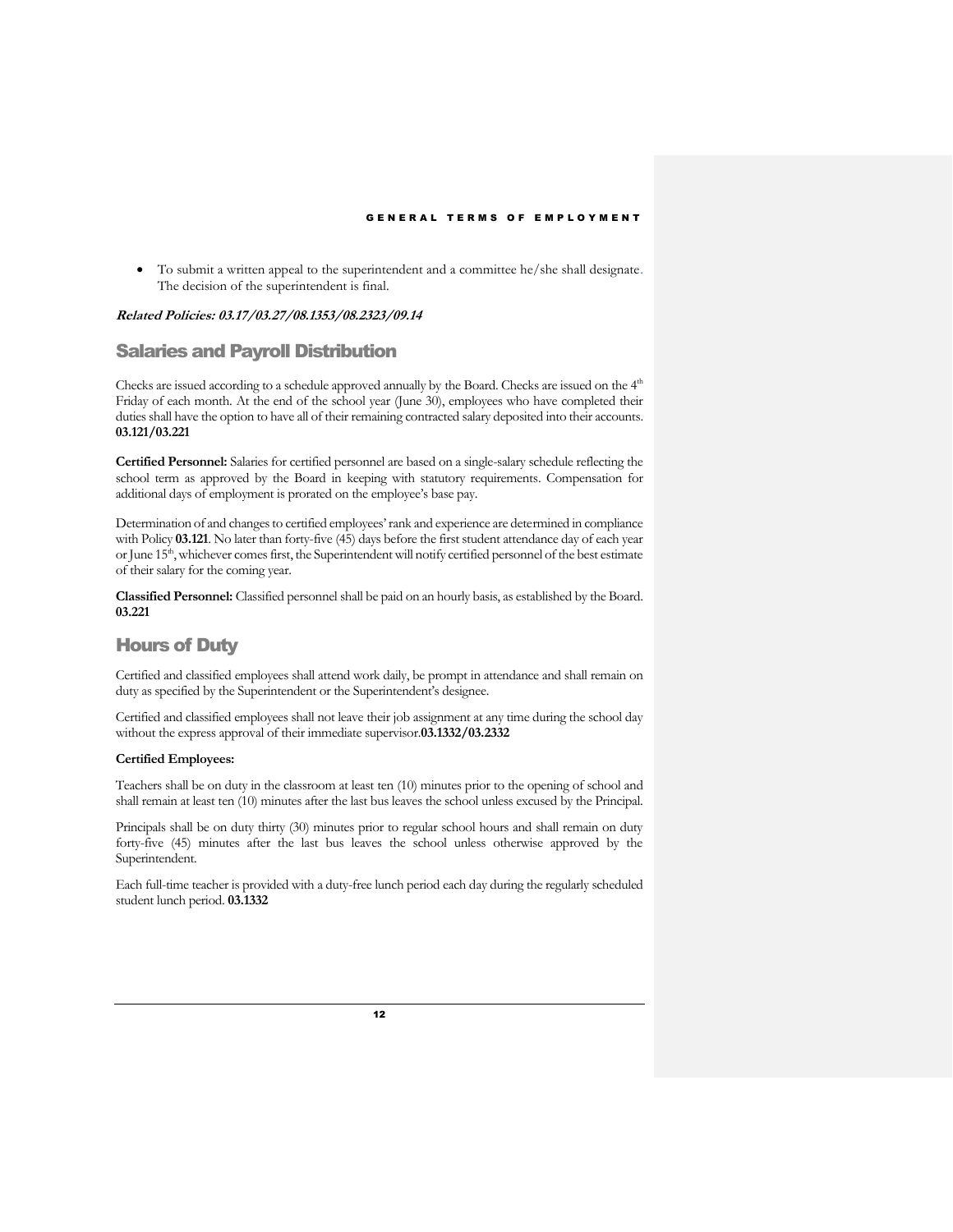#### **Classified Employees:**

Classified employees shall adhere to time schedules for duty hours applicable to their job description, and to appropriate procedures for accounting for time and attendance as set by the Superintendent. **For guidelines on inclement weather refer to policy 03.2332.**

### <span id="page-16-0"></span>Supervision Responsibilities

While at school or during school-related or school-sponsored activities, students must be under the supervision of a qualified adult at all times. All District employees are required to assist in providing appropriate supervision and correction of students. **09.221**

Employees are expected to take reasonable and prudent action in situations involving student welfare and safety, including following District policy requirements for intervening and reporting to the Principal or to their immediate supervisor those situations that threaten, harass, or endanger the safety of students, other staff members, or visitors to the school or District. Such instances shall include, but are not limited to, bullying or hazing of students and harassment/discrimination of staff, students or visitors by any party.

The Student Discipline Code shall specify to whom reports of alleged instances of bullying or hazing shall be made. **03.162/03.262/09.422/09.42811**

### <span id="page-16-1"></span>Bullying

"Bullying" is defined as any unwanted verbal, physical, or social behavior among students that involves a real or perceived power imbalance and is repeated or has the potential to be repeated:

- 1. That occurs on school premises, on school-sponsored transportation, or at a schoolsponsored event; or
- 2. That disrupts the education process. **09.422**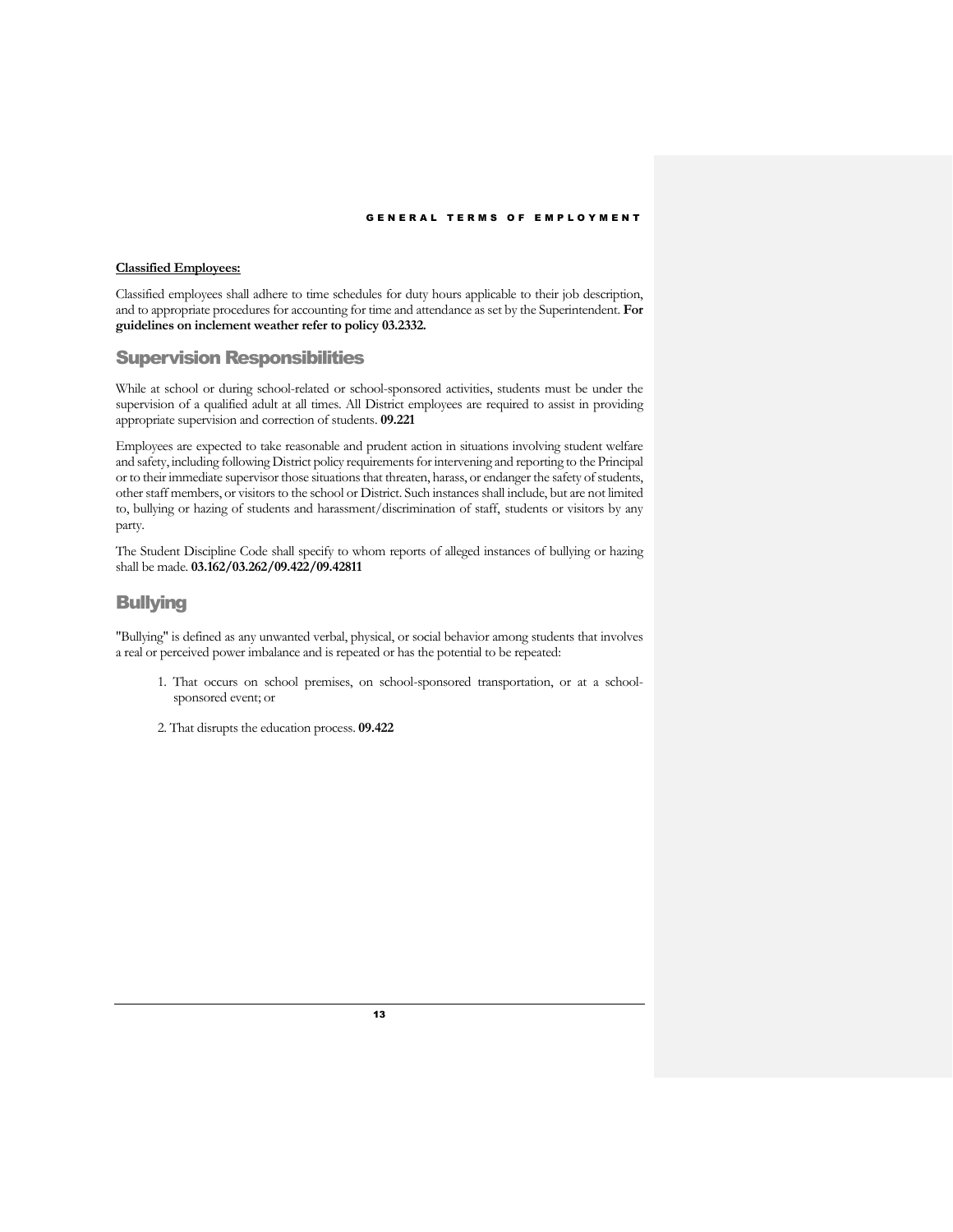

# <span id="page-17-0"></span>Benefits and Leave

### <span id="page-17-1"></span>**Insurance**

The Board provides unemployment insurance, workers' compensation and liability insurance for all employees. In addition, the state of Kentucky provides group health and life insurance to employees who are eligible as determined by Kentucky Administrative Regulation. **03.124/03.224**

Optional insurance coverage is available to all employees and information will be provided by the payroll department.

### <span id="page-17-2"></span>Salary Deductions

Estill County School District makes all payroll deductions required by law. Employees may choose from the following optional payroll deductions:

- Health/life insurance program;
- Tax Sheltered Annuity program;
- Credit Union;
- State approved deferred compensation plan;
- State-designated Flexible Spending Account (FSA) and Health Reimbursement Account (HRA) plans;
- Membership dues in professional/job-related organizations, when thirty percent (30%) of eligible members request deductions.

Provided a minimum of fifteen (15) employees make such a request, additional payroll deductions may be made with the Superintendent's approval.

Deductions for membership dues of an employee organization, association, or union shall only be made upon the express written consent of the employee. This consent may be revoked by the employee at any time by written notice to the employer. **03.1211/03.2211**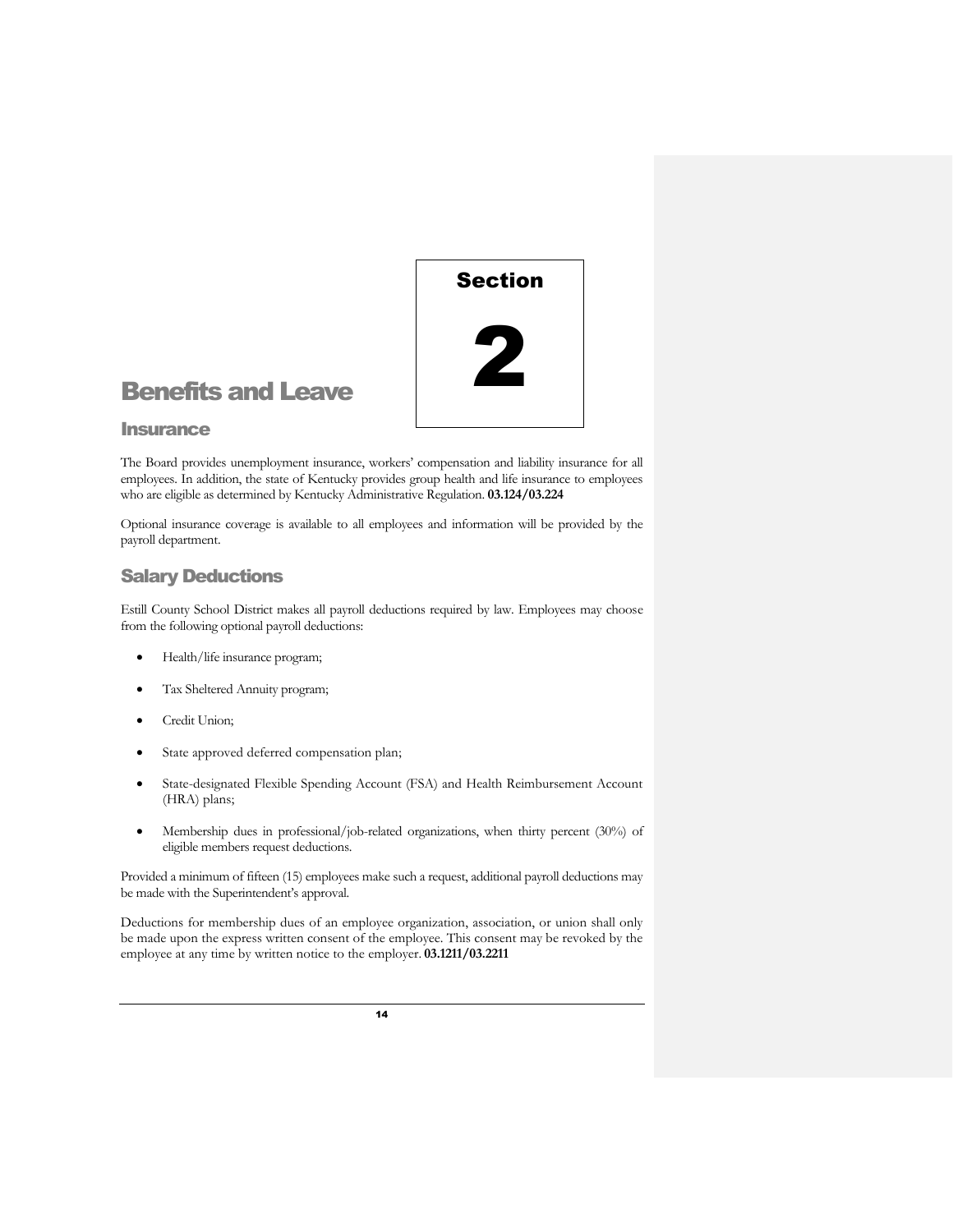### <span id="page-18-0"></span>Cafeteria Plan

Estill County School District offers employees a cafeteria plan of benefits. **03.1213/03.2212**

### <span id="page-18-1"></span>Expense Reimbursement

Provided the Superintendent/designee has given prior approval to incur necessary and appropriate expenses school personnel are reimbursed for travel that is required as part of their duties or for schoolrelated activities approved by the Superintendent/designee. Allowable expenses include mileage, gasoline used for Board vehicles, tolls and parking fees, car rental, fares charged for travel on common carriers (plane, bus, etc.), food (as authorized by policy and/or procedure), and lodging. Itemized receipts must accompany requests for reimbursement.

Employees must submit travel vouchers within one (1) week of travel and will not be reimbursed without proper documentation. Should employees receive reimbursement based on incomplete or improper documentation, they may be required to reimburse the District. **03.125/03.225**

### <span id="page-18-2"></span>**Holidays**

Certified employees and classified employees are paid for four (4) annual holidays as indicated in the school calendar.

Twelve month employees shall be eligible for two (2) additional holidays as specified in the Board calendar. For the FY 20 school year, those days have been designated as Independence Day and Memorial Day. **03.122/03.222**

### <span id="page-18-3"></span>**Vacations**

Classified employees, considered twelve month employees working two hundred sixty-one days, will be granted vacation leave as follows:

| Work Experience<br>Vacation Days Granted |                                             |
|------------------------------------------|---------------------------------------------|
| 6 months through 1 year                  | 5/6 of a day for each month employed        |
| 1 year through 10 years                  | Granted ten (10) vacation days per year     |
| 10 years and beyond                      | Granted fifteen (15) vacation days per year |
| 20 years and beyond                      | Granted twenty (20) vacation days per year  |

Employees who are terminated or resign without giving two (2) weeks' notice shall not be eligible for vacation pay.

Vacation leave must be scheduled in advance and approved by the Superintendent. A maximum of thirty (30) vacation days may be accumulated and carried over to the next school year. However, no employee shall accumulate more than forty-five (45) days of vacation at any given time. Employees shall be compensated for accumulated, unused vacation days at the time of separation from District employment. Reimbursement at time of separation for unused vacation days shall be made in accordance with **Policy 03.222.**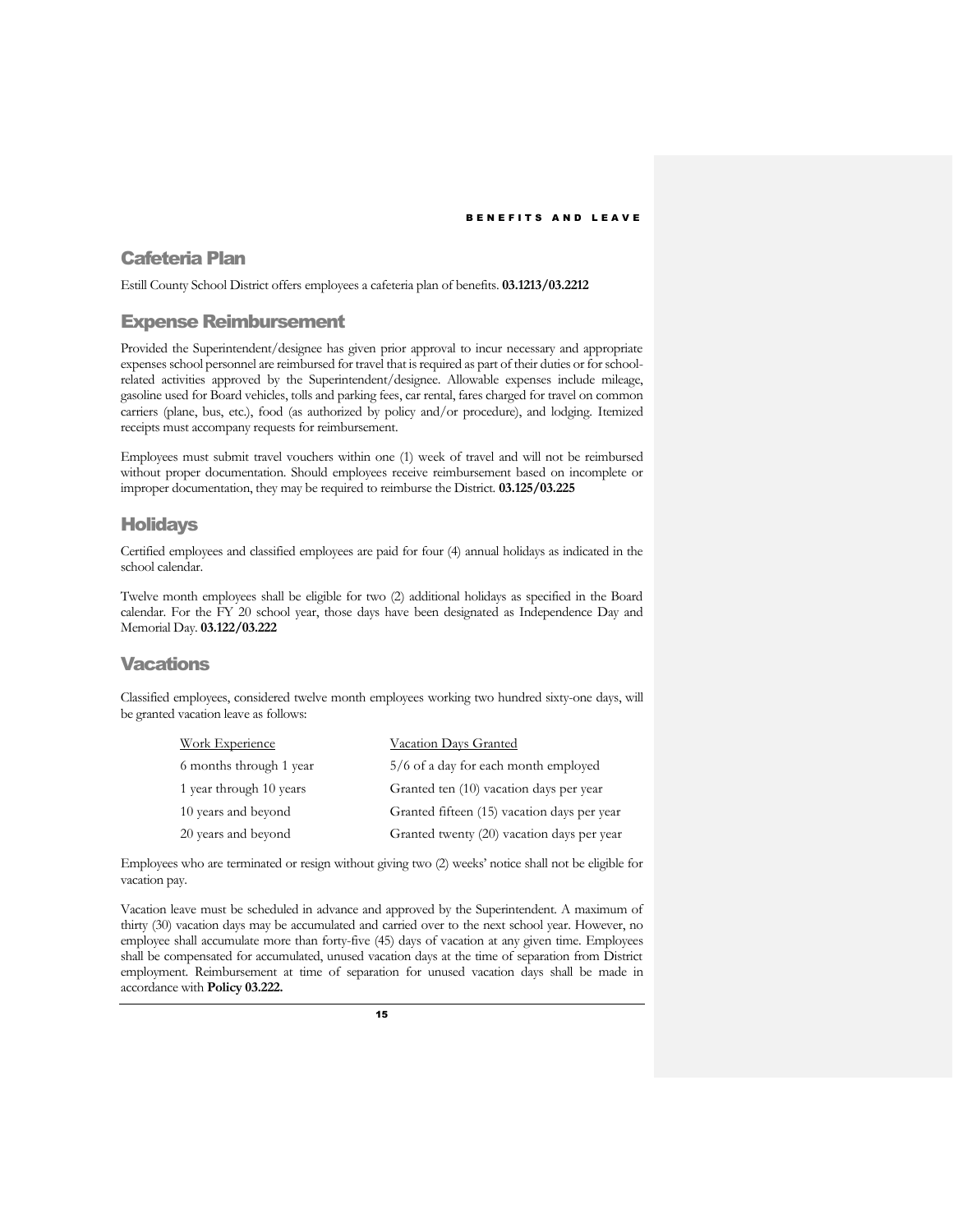### <span id="page-19-0"></span>Leave Policies

In order to provide the highest level of service, employees are expected to be at work and on time every day. However, when circumstances dictate, the Board provides various types of leave under which absences may be authorized. Employees who must be absent should inform their immediate supervisor as soon as possible.

Listed below is general information regarding several types of leave available to employees. Please note that in many cases a written request, submitted for approval before leave begins, is required.

Employees on extended leave, including those on professional leave serving in charter schools, who plan to return the next school year must notify the Superintendent/designee in writing of their intention to return to work by April 1.

Authorization of leave and time taken off from one's job shall be in accordance with a specific leave policy. Absence from work that is not based on appropriate leave for which the employee is qualified may lead to disciplinary consequences, up to and including termination of employment.

Employees shall not experience loss of income or benefits, including sick leave, when they are assaulted while performing assigned duties and the resulting injuries qualify them for workers' compensation benefits. **03.123/03.223**

For complete information regarding leaves of absence, refer to the District's *Policy Manual*.

#### <span id="page-19-1"></span>Personal Leave

Full-time employees are entitled to three (3) days of paid personal leave each school year. Part-time employees or employees who work for less than a full year are entitled to a prorata part of the authorized personal leave days. Your supervisor must approve the leave date, but no reasons will be required for the leave. Certified employees must submit request at least two (2) days in advance of the leave date. Unless approved by the Superintendent, personal leave shall not be taken immediately before or after holidays or vacations, or during the first five (5) days or the last five (5) days of the regular school year. Employees taking personal leave must file a personal affidavit on their return to work stating that the leave was personal in nature. Other limitations are set out in Policy. **03.1231/03.2231**

### <span id="page-19-2"></span>Sick Leave

Full-time employees are entitled to the following sick leave days each school year.

| Scheduled to work   | Sick Leave |
|---------------------|------------|
| 179 to 199 days     | 10 days    |
| 200 to 229 days     | 11 days    |
| $230$ to $260$ days | 12 days    |

Employees who work for less than a full year are entitled to a prorata part of the authorized sick leave days. Sick leave days not taken during the school year they were granted accumulate without limit for all employees. Upon return to work an employee claiming sick leave must file a personal affidavit or a certificate of a physician stating that the employee was ill or that the employee was absent for the purpose of attending to a member of the immediate family who was ill. **03.1232/03.2232**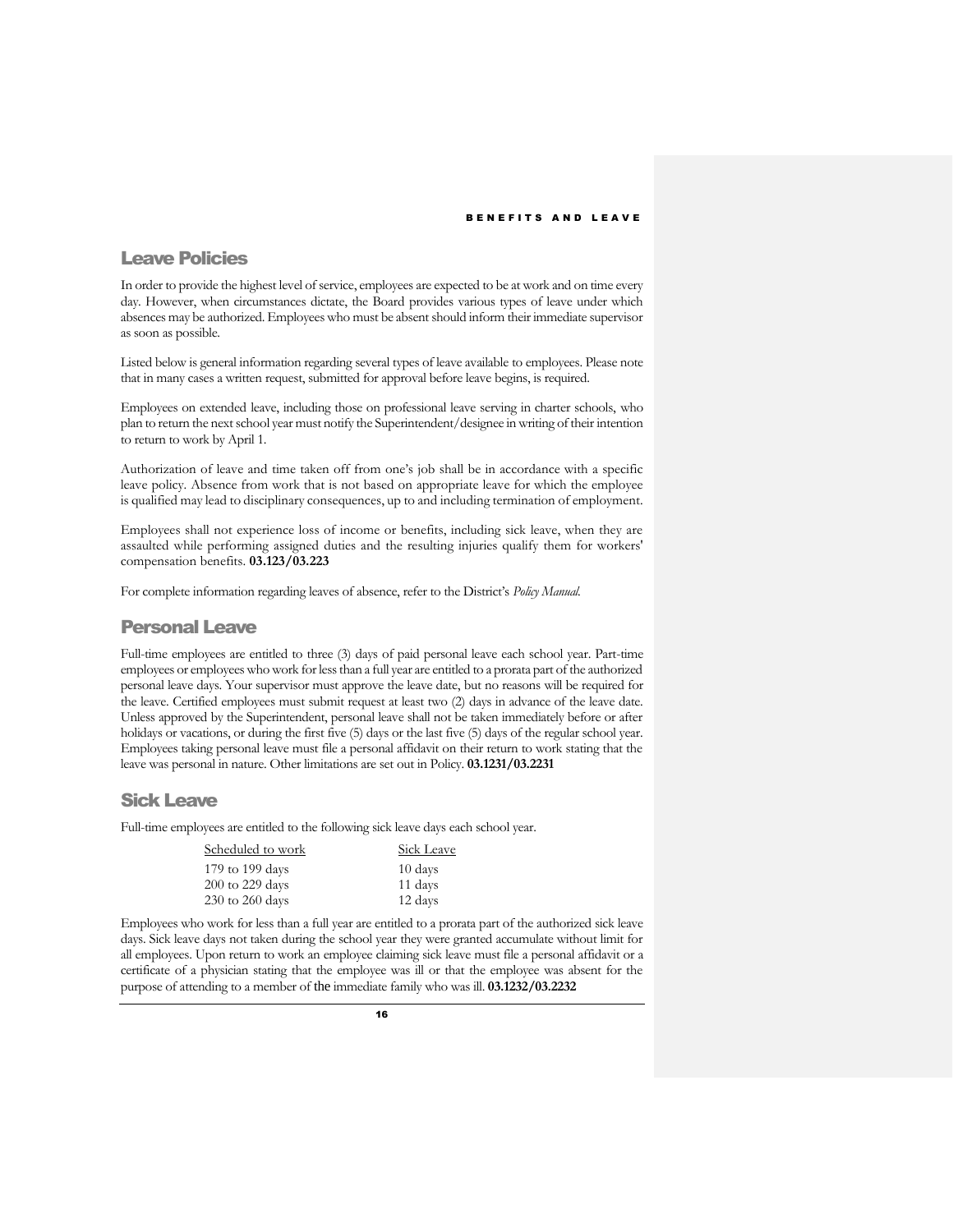See the "Retirement" section for information about reimbursement for unused sick leave at retirement.

### <span id="page-20-0"></span>Sick Leave Donation Program

**Certified employees** who have accumulated more than fifteen (15) days of sick leave may request to donate sick leave days to another certified employee authorized to receive the donation.

**Classified employees** who have accumulated more than fifteen (15) days of sick leave may request to donate sick leave days to another classified employee authorized to receive the donation.

Employees may not disrupt the workplace while asking for donations.

Applications to donate sick leave should be returned to Peggy Bryant.

Any sick leave that is not used will be returned on a prorated basis to the employees who donated days. **03.1232/03.2232**

### <span id="page-20-1"></span>Family and Medical Leave

Employees are eligible for up to twelve (12) workweeks of family and medical leave each school year, if they have been employed by the District for twelve (12) months, have worked at least 1,250 hours during the twelve (12) months preceding the start of the leave, and otherwise qualify for family and medical leave for one of the reasons below:

- 1. For the birth and care of an employee's newborn child or for placement of a child with the employee for adoption or foster care;
- 2. To care for the employee's spouse, child or parent who has a serious health condition, as defined by federal law;
- 3. For an employee's own serious health condition, as defined by federal law, that makes the employee unable to perform her/his job.
- 4. To address a qualifying exigency (need) defined by federal regulation arising out of the covered active duty or call to active duty involving deployment to a foreign country of the employee's spouse, son, daughter, or parent who serves in a reserve component or as an active or retired member of the Regular Armed Forces or Reserve in support of a contingency operation; and
- 5. To care for a covered service member (spouse, son, daughter, parent or next of kin) who has incurred or aggravated a serious injury or illness in the line of duty while on active duty in the Armed Forces that has rendered or may render the family member medically unfit to perform his/her duties or to care for a covered veteran with a serious injury or illness as defined by federal regulations.

When family and medical military caregiver leave is taken based on a serious illness or injury of a covered service member, an eligible employee may take up to twenty-six (26) workweeks of leave during a single twelve-month period.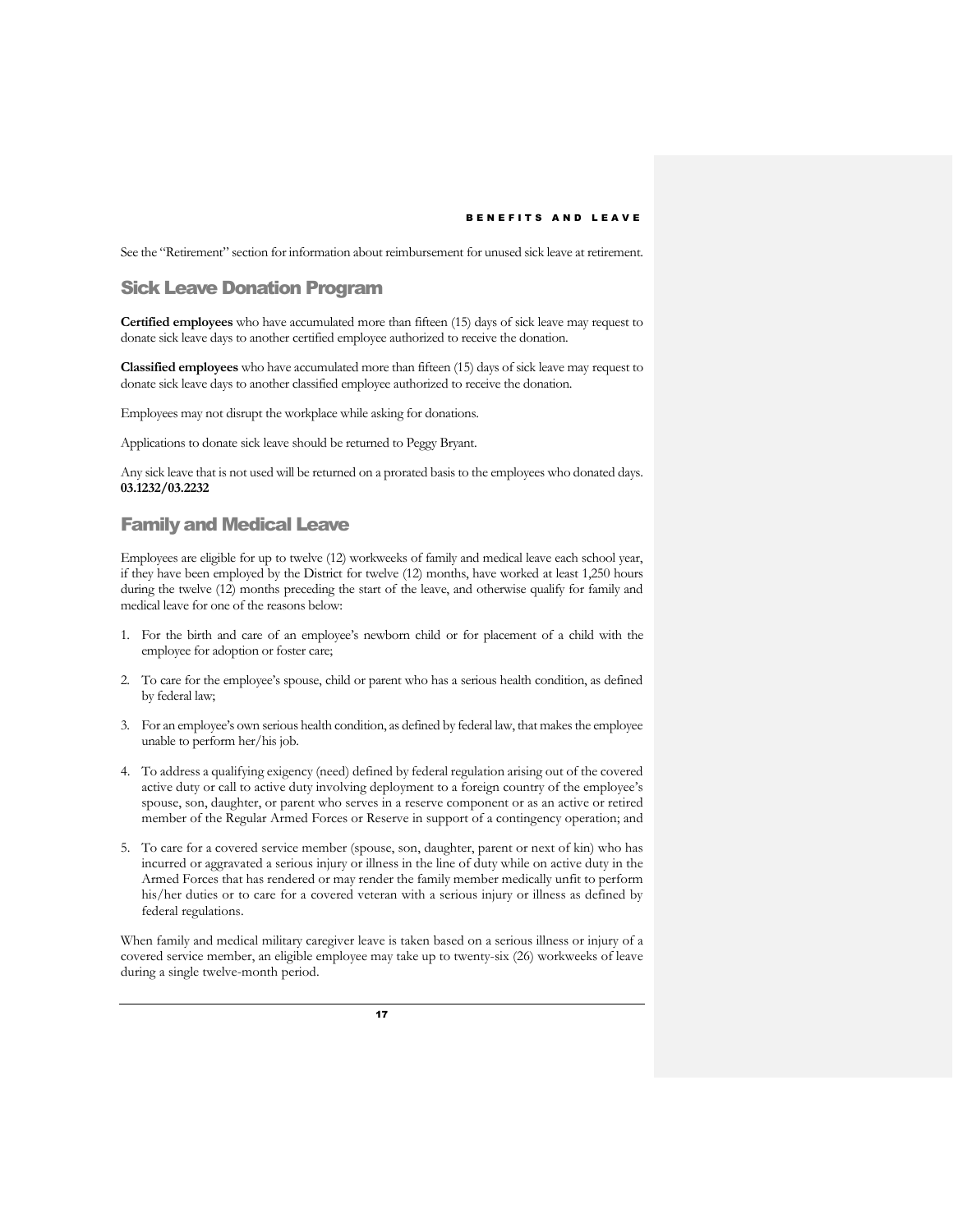Paid leave used under this policy will be subtracted from the twelve (12) workweeks to which the employee is entitled. Employees should contact their immediate supervisor as soon as they know they will need to use Family and Medical Leave. **03.12322/03.22322**

Following is a summary of the major provisions of the Family and Medical Leave Act (FMLA) provided by the United States Department of Labor.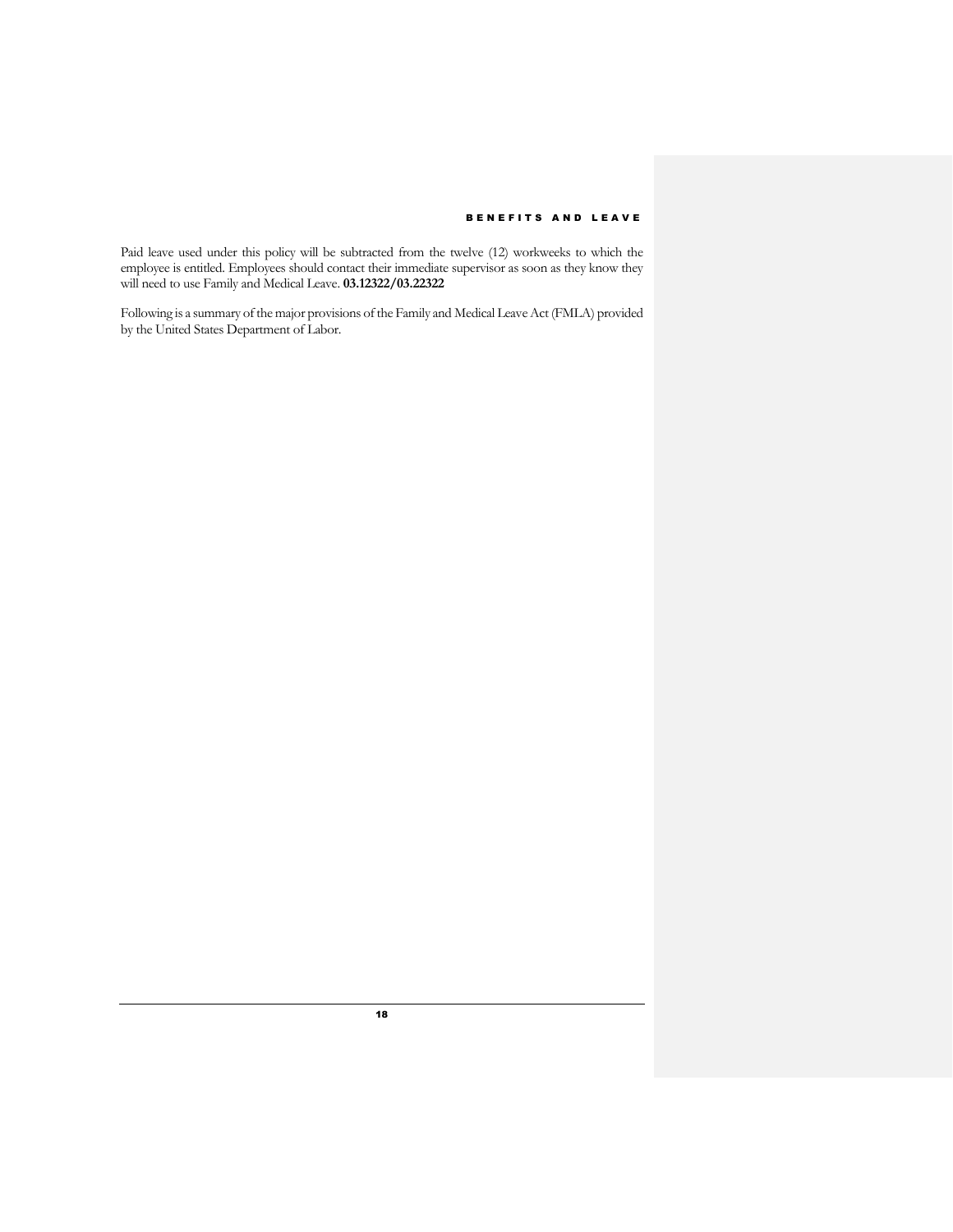#### B E N E F I T S A N D L E A V E

#### <span id="page-22-0"></span>**FMLABasic Leave Entitlement**

FMLA requires covered employers to provide up to 12 weeks of unpaid, job-protected leave to eligible employees for the following reasons: • For incapacity due to pregnancy, prenatal medical care or child birth; • To care for the employee's child after birth, or placement for adoption or foster care;

• To care for the employee's spouse, son, daughter or parent, who has a serious health condition; or

• For a serious health condition that makes the employee unable to perform the employee's job.

**Military Family Leave Entitlements -** Eligible employees whose spouse, son, daughter or parent is on covered active duty or call to covered active duty status may use their 12-week leave entitlement to address certain qualifying exigencies. Qualifying exigencies may include attending certain military events, arranging for alternative childcare, addressing certain financial and legal arrangements, attending<br>certain counseling sessions, and attending post-deployment reintegration briefi

FMLA also includes a special leave entitlement that permits eligible employees to take up to 26 weeks of leave to care for a covered servicemember during a single 12-month period. A covered servicemember is: (1) a current member of the Armed Forces, including a<br>member of the National Guard or Reserves, who is undergoing medical treatment, recuperation o or is otherwise on the temporary disability retired list, for a serious injury or illness\*; or (2) a veteran who was discharged or released under conditions other than dishonorable at any time during the five-year period prior to the first date the eligible employee takes FMLA leave

to care for the covered veteran, and who is undergoing medical treatment, recuperation, or therapy for a serious injury or illness.\*<br>\*The FMLA definitions of "serious injury or illness" for current servicemembers and veter serious health condition".

**Benefits and Protections -** During FMLA leave, the employer must maintain the employee's health coverage under any "group health plan" on the same terms as if the employee had continued to work. Upon return from FMLA leave, most employees must be restored to their original or equivalent positions with equivalent pay, benefits, and other employment terms.

Use of FMLA leave cannot result in the loss of any employment benefit that accrued prior to the start of an employee's leave.<br>**Eligibility Requirements -** Employees are eligible if they have worked for a covered employer f

of service in the previous 12 months\*, and if at least 50 employees are employed by the employer within 75 miles.

Special hours of service eligibility requirements apply to airline flight crew employees.

**Definition of Serious Health Condition -** A serious health condition is an illness, injury, impairment, or physical or mental condition that involves either an overnight stay in a medical care facility, or continuing treatment by a health care provider for a condition that either prevents the employee from performing the functions of the employee's job, or prevents the qualified family member from participating in school or other daily activities.

Subject to certain conditions, the continuing treatment requirement may be met by a period of incapacity of more than 3 consecutive calendar days combined with at least two visits to a health care provider or one visit and a regimen of continuing treatment, or incapacity due to pregnancy, or incapacity due to a chronic condition. Other conditions may meet the definition of continuing treatment.

**Use of Leave -** An employee does not need to use this leave entitlement in one block. Leave can be taken intermittently or on a reduced leave schedule when medically necessary. Employees must make reasonable efforts to schedule leave for planned medical treatment so as not to unduly disrupt the employer's operations. Leave due to qualifying exigencies may also be taken on an intermittent basis.

**Substitution of Paid Leave for Unpaid Leave -** Employees may choose or employers may require use of accrued paid leave while taking FMLA leave. In order to use paid leave for FMLA leave, employees must comply with the employer's normal paid leave policies.

**Employee Responsibilities -** Employees must provide 30 days advance notice of the need to take FMLA leave when the need is<br>foreseeable. When 30 days notice is not possible, the employee must provide notice as soon as prac seeable. When 30 days notice is not possible, the employee must provide notice as soon as practicable and generally must comply with an employer's normal call-in procedures.<br>Employees must provide sufficient information for the employer to determine if the leave may qualify for FMLA protection and the

anticipated timing and duration of the leave. Sufficient information may include that the employee is unable to perform job functions, the family member is unable to perform daily activities, the need for hospitalization or continuing treatment by a health care provider, or circumstances supporting the need for military family leave.

Employees also must inform the employer if the requested leave is for a reason for which FMLA leave was previously taken or certified. Employees also may be required to provide a certification and periodic recertification supporting the need for leave.

**Employer Responsibilities -** Covered employers must inform employees requesting leave whether they are eligible under FMLA. If they<br>are, the notice must specify any additional information required as well as the employees the employer must provide a reason for the ineligibility. Covered employers must inform employees if leave will be designated as FMLA-protected and the amount of leave counted against the

employee's leave entitlement. If the employer determines that the leave is not FMLA-protected, the employer must notify the employee. **Unlawful Acts by Employers -** FMLA makes it unlawful for any employer to: interfere with, restrain, or deny the exercise of any right provided or to discharge or discriminate against any person for opposing any practice made unlawful by FMLA or for involvement in any proceeding under or relating to FMLA.

**Enforcement -** An employee may file a complaint with the U.S. Department of Labor or may bring a private lawsuit against an employer. FMLA does not affect any Federal or State law prohibiting discrimination, or supersede any State or local law or collective bargaining agreement which provides greater family or medical leave rights.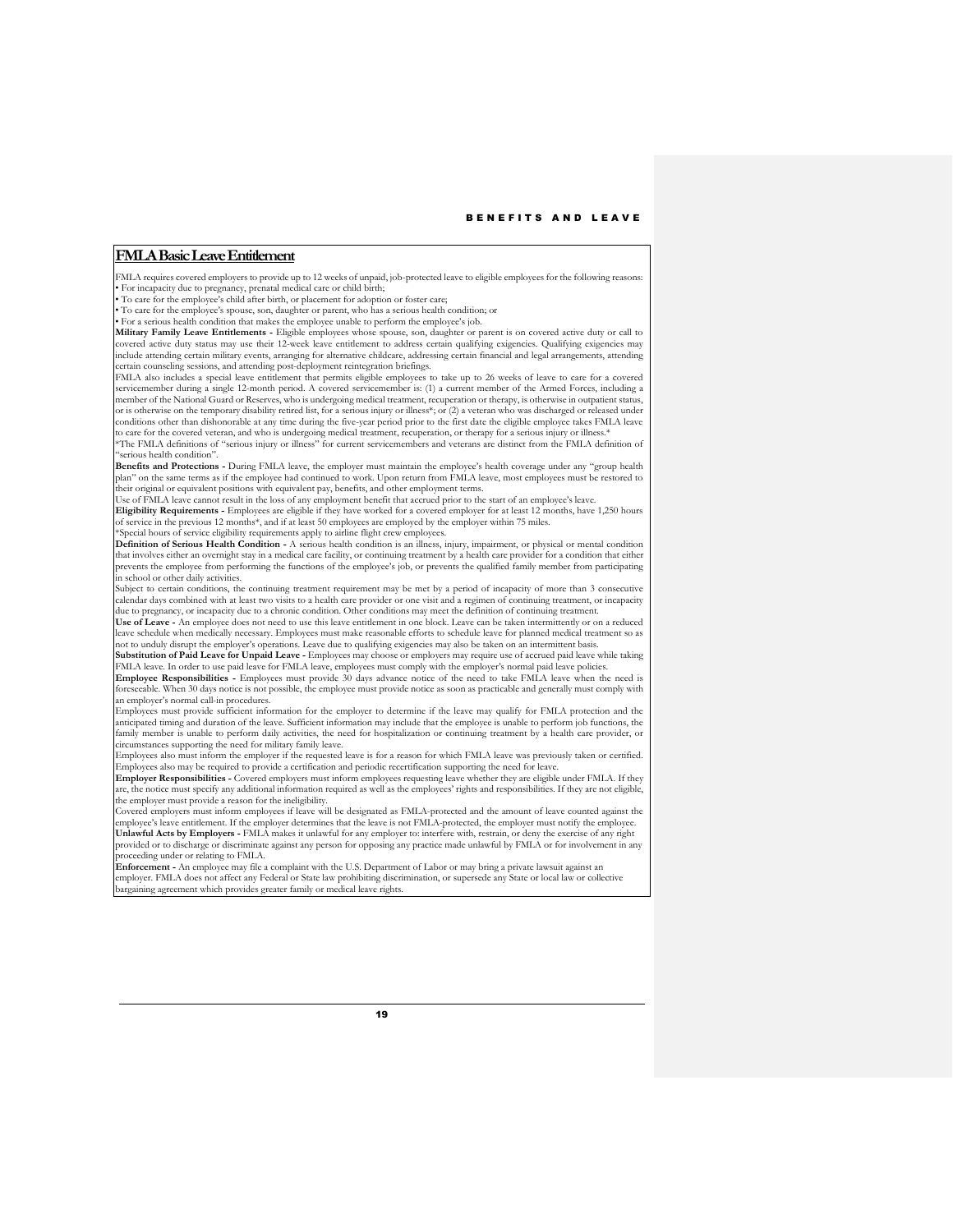### <span id="page-23-0"></span>Maternity Leave

Employees may use up to thirty (30) days of sick leave immediately following the birth or adoption of a child.

The parent of a newborn or an employee who adopts a child may also request an unpaid leave of absence not to exceed the remainder of the school year in which the birth or placement occurred. Thereafter, leave may be extended in increments of no more than one (1) year.

Employees eligible for family and medical leave are entitled to up to twelve (12) workweeks of unpaid leave to care for the employee's child after birth or placement of a child with the employee for adoption or foster care. Leave to care for an employee's healthy newborn baby or minor child who is adopted or accepted for foster care must be taken within twelve (12) months of the birth or placement of the child. **03.1233/03.2233**

The Board may only request medical information necessary to decide whether to grant a leave of absence; shall not request or retain unnecessary medical information; and shall not disclose any medical information received, except as permitted by state and federal law. **03.1233**

### <span id="page-23-1"></span>Extended Disability Leave

Unpaid disability leave for the remainder of the school year is available to employees who need it. Thereafter, leave may be extended by the Board in increments of no more than one (1) year.

The Superintendent may require an employee to secure a medical practitioner's verification of a medical condition that will justify the need for disability leave. **03.1234/03.2234**

The Board may only request medical information necessary to decide whether to grant a leave of absence; shall not request or retain unnecessary medical information; and shall not disclose any medical information received, except as permitted by state and federal law. **03.1234**

### <span id="page-23-2"></span>Educational Leave

**Certified Employees:** The Board may grant unpaid leave for a period no longer than two (2) consecutive years for educational or professional purposes. Leave may be granted for full-time attendance at universities or other training or professional activities. Leave will not be granted for parttime educational activities.

The Board shall grant a two (2) year unpaid leave to employees under continuing service contracts who have been offered employment with a charter school.

A teacher with continuing status shall notify the District of the teacher's intent to work in a converted charter school.

A teacher working in a converted charter school shall notify the District of the teacher's intent to return to employment the next school year by April 15 of each year of the granted leave.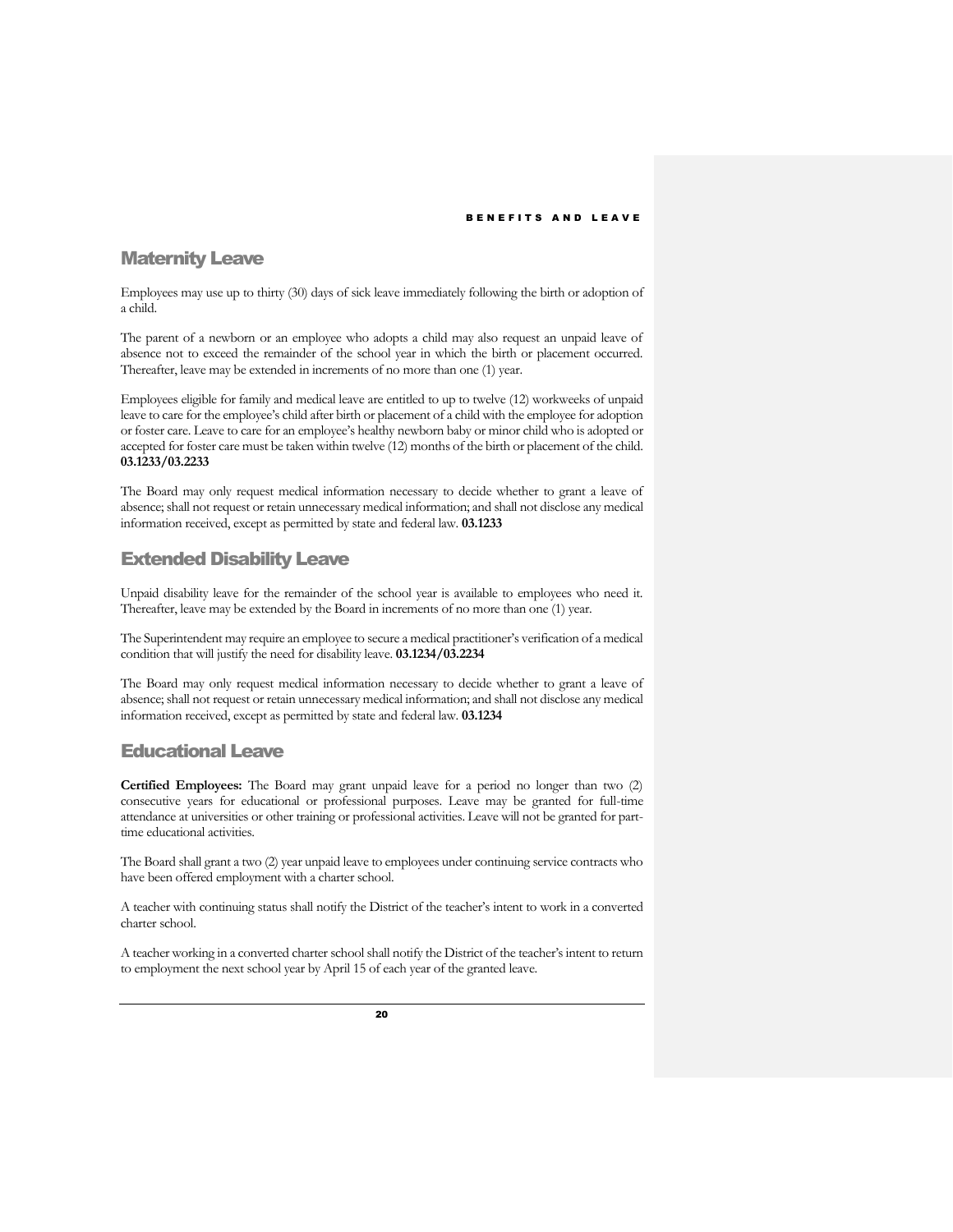Written application for educational/professional leave must be made at least sixty (60) days before the leave is to begin. **03.1235**

**Classified Employees:** Upon recommendation by the Superintendent, the Board may grant shortterm paid leaves to classified employees for training necessary to enhance skills required for their jobs or in anticipation of a different position within the school system. **03.2235**

### <span id="page-24-0"></span>Jury Leave

Any employee who serves on a jury in local, state or federal court will be granted paid leave (minus any jury pay, excluding expense reimbursement) for the period of her/his jury service.

Employees who will be absent from work to serve on a jury must notify their immediate supervisor in advance. **03.1237/03.2237**

### <span id="page-24-1"></span>Military/Disaster Services Leave

Military leave is granted under the provisions and conditions specified in law. As soon as they are notified of an upcoming military-related absence, employees are responsible for notifying their immediate supervisor.

The Board may grant disaster services leave to requesting eligible employees. **03.1238/03.2238**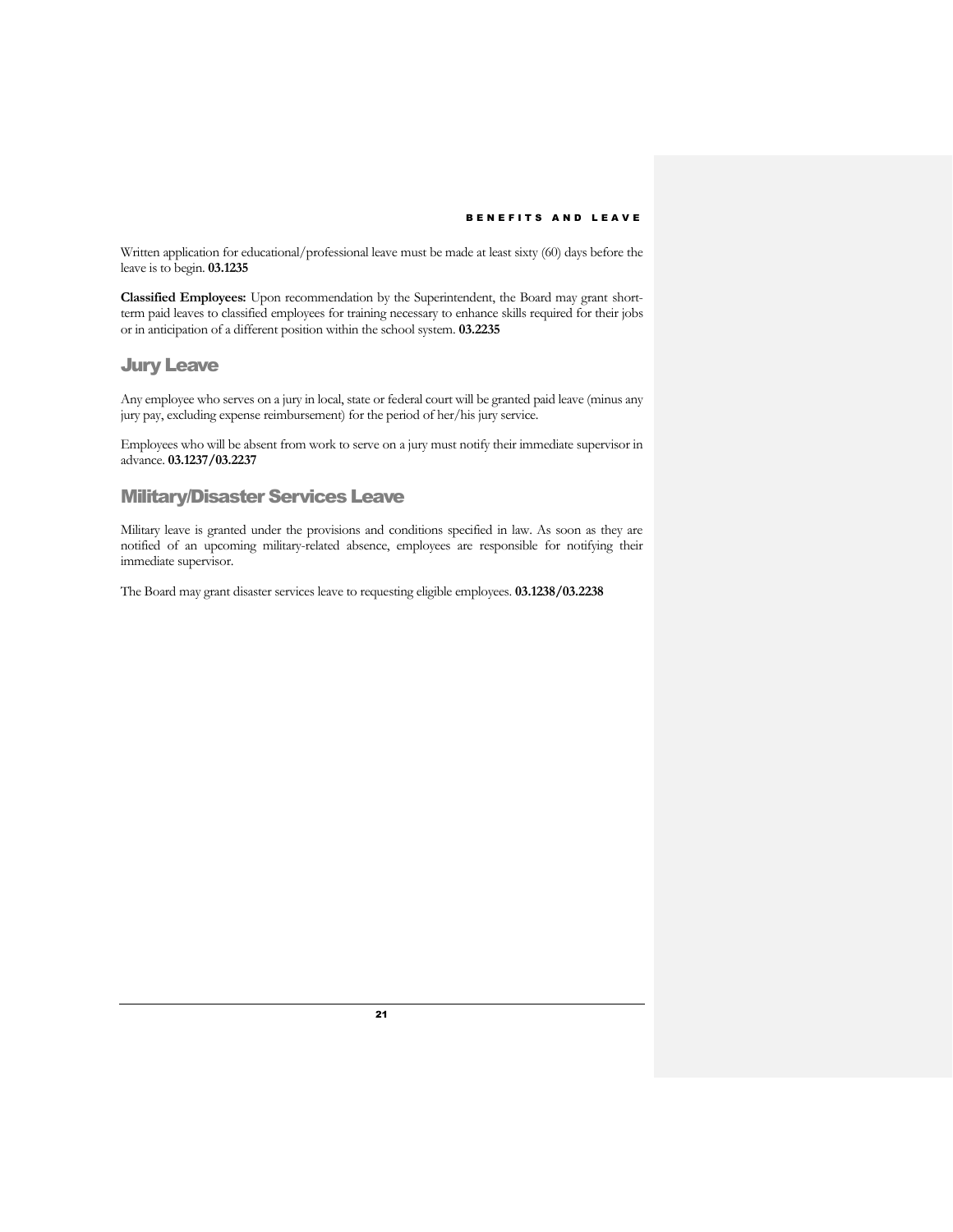

# <span id="page-25-0"></span>Personnel Management

### <span id="page-25-1"></span>**Transfer**

Employees who wish to request a voluntary transfer should contact their immediate supervisor for assistance**.**

Employees charged with a felony offense may be transferred to a second position with no change in pay until such time as they are found not guilty, the charges are dismissed, their employment is terminated, or the Superintendent determines that further personnel action is not required. **03.1311/03.2311**

### <span id="page-25-2"></span>Employee Discipline

Termination and nonrenewal of contracts are the responsibility of the Superintendent. **03.17/03.27/03.2711**

Certified employees who resign or terminate their contracts must do so in compliance with KRS 161.780.

### <span id="page-25-3"></span>Retirement

Employees who decide to retire should give the Superintendent/designee notice as far in advance as possible, but no later than two (2) weeks before retirement. Retirement benefits are solely a matter of contract between the employee and her/his retirement system (the Teacher's Retirement System or the County Employee's Retirement System).

The Board compensates employees only upon initial retirement for each unused sick day at the rate of thirty percent (30%) of the daily salary, based on the employee's last annual salary. **03.175/03.273**

### <span id="page-25-4"></span>**Evaluations**

All employees are given an opportunity to review their evaluations and an opportunity to attach a written response to the evaluation. Any employee who believes that s/he was not fairly evaluated may appeal his/her evaluation in accordance with Policy. **03.18/03.28**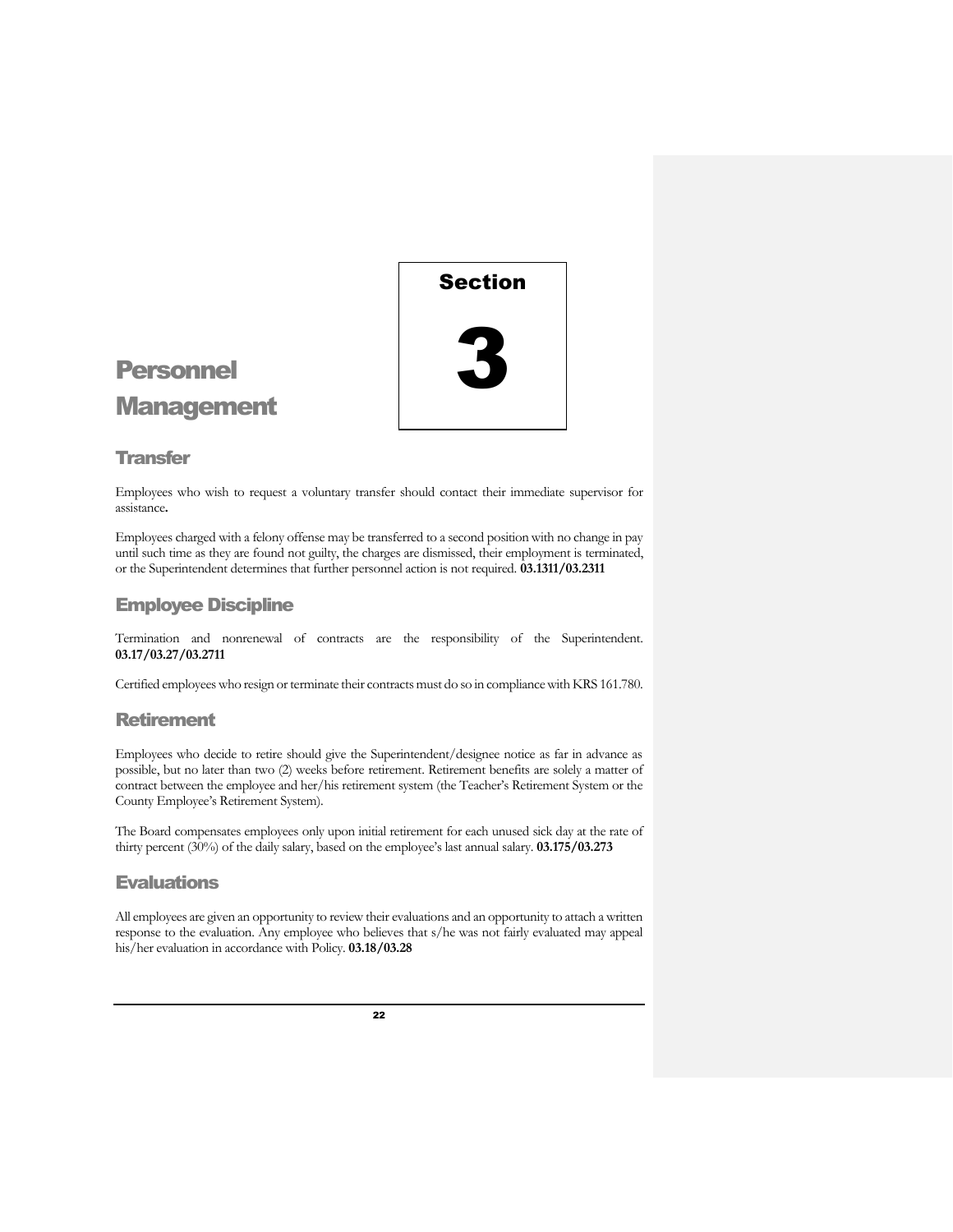#### PERSONNEL MANAGEMENT

### <span id="page-26-0"></span>Training/In-Service

The Board provides a high quality, personalized and evidence-based program for professional development and staff trainings.

**Certified Personnel:** Unless an employee is granted leave, failure to complete and document required professional development during the academic year will result in a reduction in salary and may be reflected in the employee's evaluation. **03.19**

**Classified Personnel**: The Superintendent shall develop and implement a program for continuing training for selected classified personnel. **03.29**

### <span id="page-26-1"></span>District Training

Procedure **03.19 AP.23** may be used to track completion of local and state employee training requirements that apply across the District and maintain a record for the information of the Superintendent and Board.

### <span id="page-26-2"></span>Personnel Records

One (1) master personnel file is maintained in the Central Office for each employee. The Principal/supervisor may maintain a personnel folder for each person under his/her supervision. Employees may inspect their personnel files. **03.15/03.25**

### <span id="page-26-3"></span>Retention of Recordings

Employees shall comply with the statutory requirement that school officials are to retain any digital, video, or audio recording as required by law. **01.61**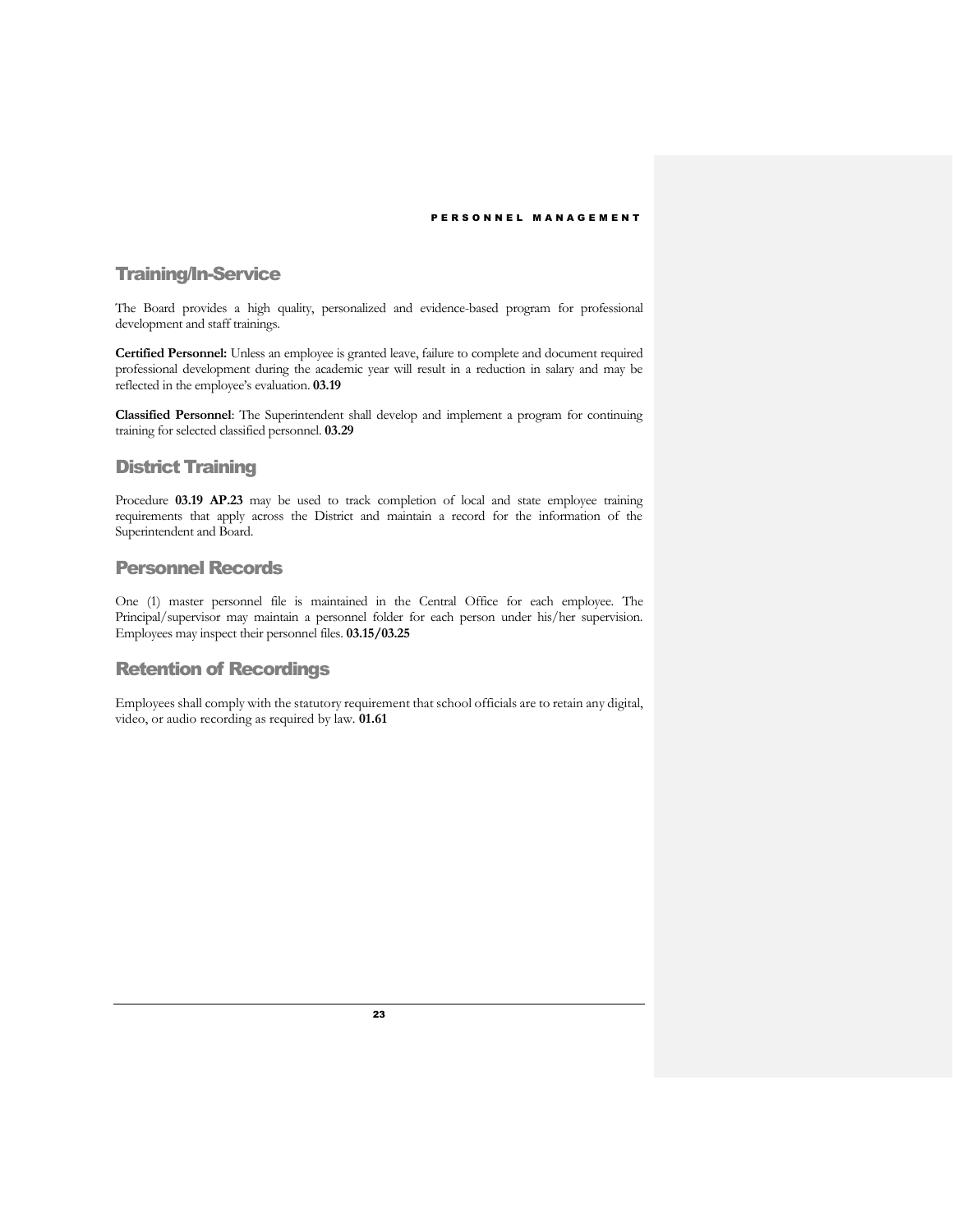

# <span id="page-27-0"></span>Employee Conduct

### <span id="page-27-1"></span>Absenteeism/Tardiness/Substitutes

All employees are expected to attend work daily, be in prompt attendance and remain on duty as specified by the Superintendent or the Superintendent's designee. **03.1332/03.2332**

Employees are expected to notify their immediate supervisor when they must be tardy or absent. Staff in positions requiring substitutes must contact their immediate supervisor or Peggy Bryant no later than 7:00 A.M. to request a substitute for the day.

### <span id="page-27-2"></span>Staff Meetings

Unless they are on leave or have been excused by the administrator who called the meeting, staff members shall attend meetings called by the Superintendent, building Principals, Supervisors or their designees. Supervisors shall provide personnel with appropriate advance notice of all meetings which concern routine school business. **03.1335**

### <span id="page-27-3"></span>Political Activities

Employees shall not promote, organize, or engage in political activities while performing their duties or during the work day. Promoting or engaging in political activities shall include, but not be limited to, the following:

- Encouraging students to adopt or support a particular political position, party, or candidate; or
- Using school property or materials to advance the support of a particular political position, party, or candidate. **03.1324/03.2324**

In addition, KRS 161.164 prohibits employees from taking part in the management of any political campaign for school board.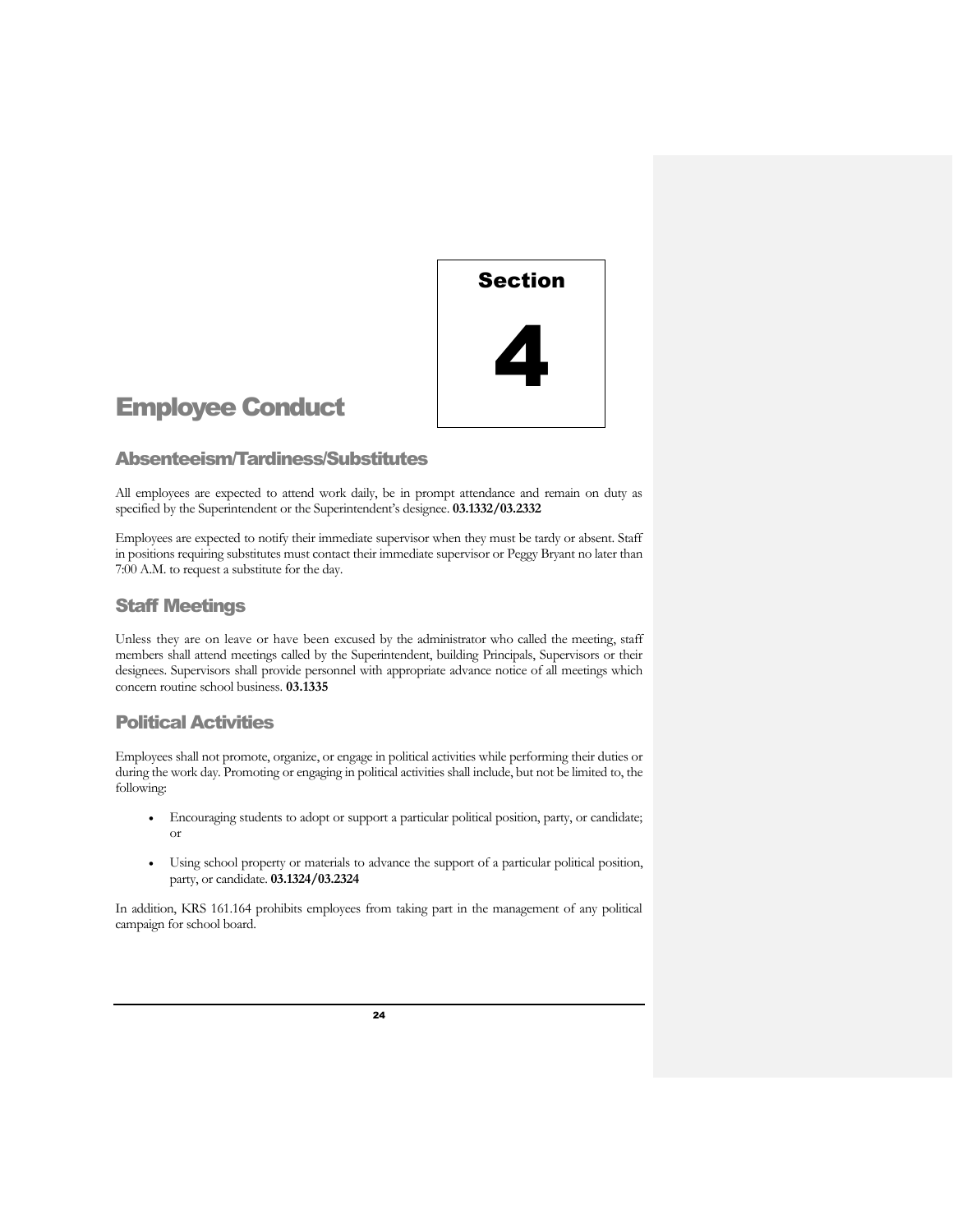### <span id="page-28-0"></span>Disrupting the Educational Process

Any employee who participates in or encourages activities that disrupt the educational process may be subject to disciplinary action, including termination.

Behavior that disrupts the educational process includes, but is not limited to:

- conduct that threatens the health, safety or welfare of others;
- conduct that may damage public or private property (including the property of students or staff);
- illegal activity;
- conduct that interferes with a student's access to educational opportunities or programs, including ability to attend, participate in, and benefit from instructional and extracurricular activities; or
- conduct that disrupts delivery of instructional services or interferes with the orderly administration of the school and school-related activities or District operations. **03.1325/03.2325**

### <span id="page-28-1"></span>Previewing Student Materials

Except for current events programs and programs provided by Kentucky Educational Television, teachers shall review all materials presented for student use or viewing before use. This includes movies and other videos in any format. **08.234**

### <span id="page-28-2"></span>Controversial Issues

Teachers who suspect that materials or a given issue may be inappropriate or controversial shall confer with the Principal prior to the classroom use of the materials or discussion of the issue. **08.1353**

### <span id="page-28-3"></span>Drug-Free/Alcohol-Free Schools

Employees must not manufacture, distribute, dispense, be under the influence of, purchase, possess, use, or attempt to obtain, sell or transfer any of the following in the workplace or in the performance of duties:

- 1. Alcoholic beverages;
- 2. Controlled substances, prohibited drugs and substances, and drug paraphernalia; and or any narcotic drug, hallucinogenic drug, amphetamine, barbiturate, marijuana or any other controlled substance as defined by federal regulation.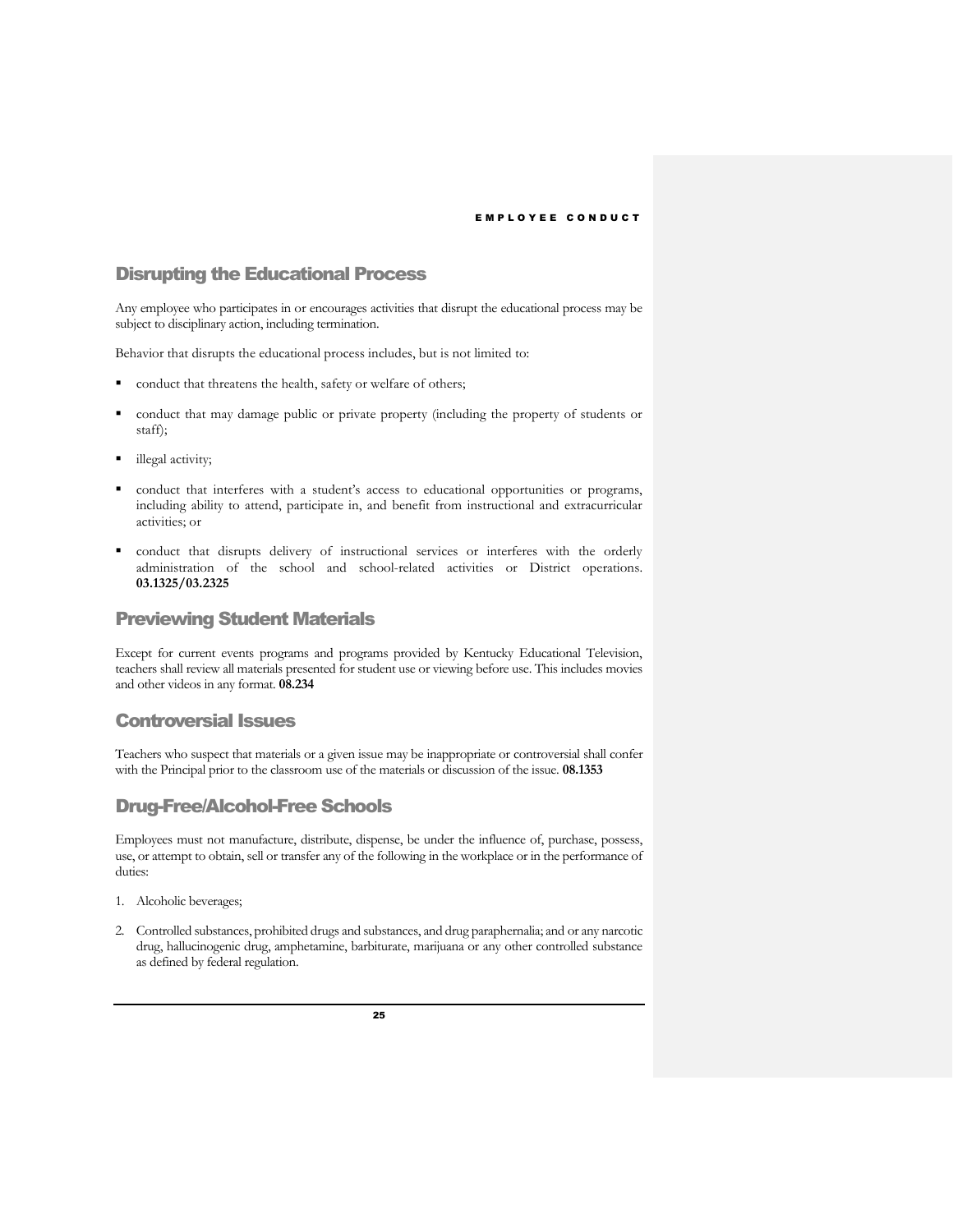#### EMPLOYEE CONDUCT

3. Substances that "look like" a controlled substance. In instances involving look-alike substances, there must be evidence of the employee's intent to pass off the item as a controlled substance.

In addition, employees shall not possess prescription drugs for the purpose of sale or distribution.

Employees who violate the terms of the District's drug-free/alcohol-free policy may be suspended, non-renewed or terminated. Violations may result in notification of appropriate legal officials.

Employees who know or believe that the District's alcohol-free/drug-free policies have been violated must promptly make a report to the local police department, sheriff, or Kentucky State Police. **09.2211**

Any employee convicted of any criminal drug statute involving illegal use of alcohol, illicit drugs, prescription drugs, or over-the-counter drugs shall, within five (5) working days after receiving notice of a conviction, provide notification of the conviction to the Superintendent.

The Estill County Board of Education has established a random drug-testing program for all staff employed in safety-sensitive positions. The circumstances under which substance screening may be considered are limited to employee conduct on duty or during working hours, or on or in Board property, or at school-related functions of the District.

Applicants being considered for safety-sensitive positions shall be required to submit to a urinalysis test for the detection of the illegal use of drugs as part of the required post-offer, pre-employment physical.

Teachers are subject to random or periodic drug testing following reprimand or discipline for misconduct involving illegal use of controlled substances. **03.13251/03.23251**

District bus drivers taking medication either by prescription or without prescription shall report to their immediate supervisor and shall not drive if that medication may affect the driver's ability to safely drive a school bus or perform other driver responsibilities. **06.221**

### <span id="page-29-0"></span>Federal Motor Carrier Safety Administration (FMCSA) Drug and Alcohol Clearinghouse for CDL/CLP Operators

Reporting of the following information on individual drivers to the federal Clearinghouse is required: verified positive, adulterated, or substituted test results; confirmed alcohol tests at .04 or higher; refusal to submit to required tests; the reporting of actual knowledge (as defined by federal regulation) of Department of Transportation (DOT) regulatory violations, including violations based on prohibited on duty, pre-duty, or post-accident alcohol use and controlled substance use; and regulatory return to duty and follow-up testing information as applicable.

The District shall not allow a driver to perform any safety-sensitive function if the results of a Clearinghouse query on the driver demonstrate a disqualification as provided by regulation and such driver may be subject to personnel action up to and including termination. **06.221**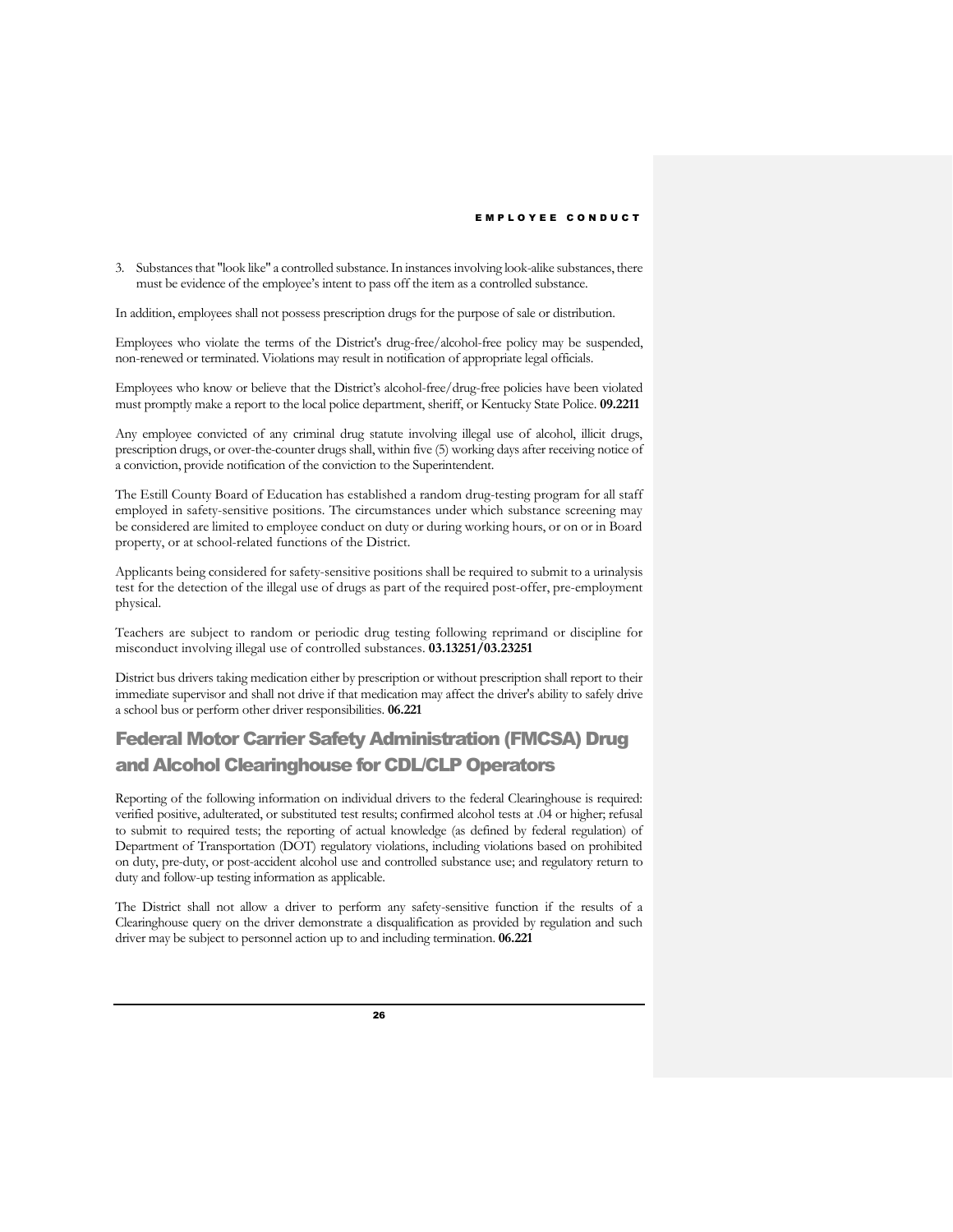#### EMPLOYEE CONDUCT

### <span id="page-30-0"></span>**Weapons**

Except where expressly and specifically permitted by Kentucky Revised Statute, carrying, bringing, using or possessing any weapon or dangerous instrument in any school building, on school grounds, in any school vehicle, or at any school-sponsored activity is prohibited. Except for School Resource Officers (SROs) as provided in KRS 158.4414, and authorized law enforcement officials, including peace officers and police as provided in KRS 527.070 and KRS 527.020, the Board prohibits carrying concealed weapons on school property. Staff members who violate this policy are subject to disciplinary action, including termination.

Employees who know or believe that this policy has been violated must promptly make a report to the local police department, sheriff, or Kentucky State Police. **05.48**

### <span id="page-30-1"></span>Tobacco, Alternative Nicotine Product, or Vapor Product

The use of any tobacco product, alternative nicotine product, or vapor product as defined in KRS 438.305 is prohibited for all persons and at all times on or in all property, including any vehicle, that is owned, operated, leased, or contracted for use by the Board and while attending or participating in any school-related student trip or student activity and is in the presence of a student or students.

School employees shall enforce the policy. A person in violation of this policy shall be subject to discipline or penalties as set forth by Board. Based on discretionary authority of the Superintendent and supervisors to consider factors such as the severity and number of violations, interventions and discipline for violations include, but are not limited to:

- 1. Verbal or written warning;
- 2. Documentation of the violative conduct in the employee evaluation;
- 3. Private reprimand;
- 4. Public reprimand;
- 5. Suspension without pay; and
- 6. Termination.

#### **03.1327/03.2327/06.221**

### <span id="page-30-2"></span>Use of School Property

Employees are responsible for school equipment, supplies, books, furniture, and apparatus under their care and use. Employees shall immediately report to their immediate supervisor any property that is damaged, lost, stolen, or vandalized.

No employee shall perform personal services for themselves or for others for pay or profit during work time and/or using District property or facilities.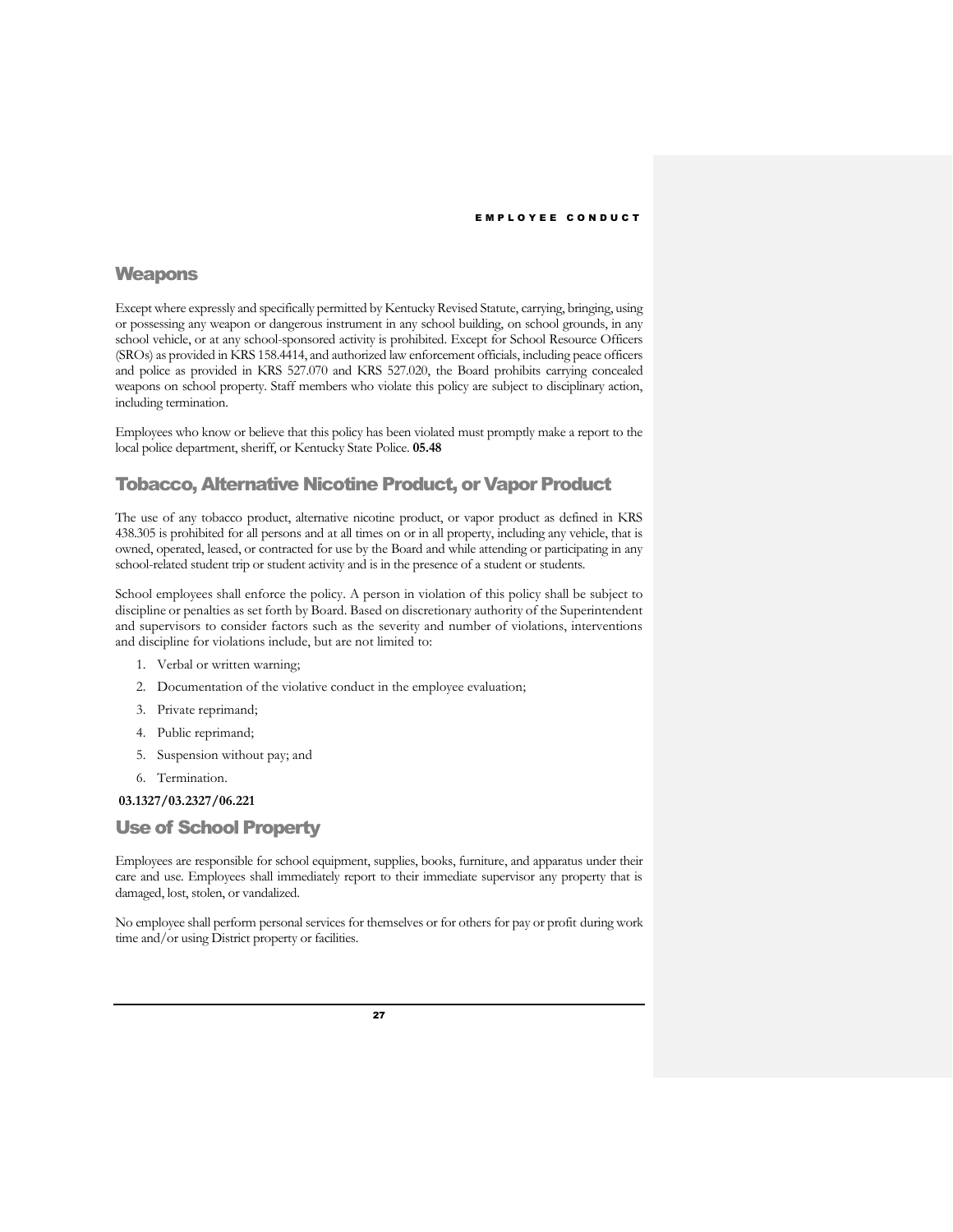Employees may not use any District facility, vehicle, electronic communication system, equipment, or materials to perform outside work. These items (including security codes and electronic records such as e-mail) are District property.

District-owned telecommunication devices shall be used primarily for authorized District business purposes. However, occasional personal use of such equipment is permitted.

Employees may not use a code, access a file, or retrieve any stored communication unless they have been given authorization to do so. Employees cannot expect confidentiality or privacy of the information in their e-mail accounts. Authorized District personnel may monitor the use of electronic equipment from time to time.

Employees who drive any Board-owned vehicle and/or transport students must provide the Superintendent/designee with a copy of their driving record. Employees who receive a traffic citation during the year must report the citation to the Superintendent/designee before driving a Board-owned vehicle or transporting students. **03.1321/03.2321**

### <span id="page-31-0"></span>Use of Personal Cell Phones/Telecommunication Devices

Due to privacy concerns, and except for emergency situations, personally owned recording devices are not to be used to create video or audio recordings or to take pictures while on duty or working with students except with prior permission from the Principal/designee or immediate supervisor. Such devices include, but are not limited to, personal cell phones and tablets.

For exceptions, see Board Policies **03.13214/03.23214**.

### <span id="page-31-1"></span>Health, Safety and Security

It is the intent of the Board to provide a safe and healthful working environment for all employees. Employees should report any security hazard or conditions they believe to be unsafe to their immediate supervisor.

In addition, employees are required to notify their supervisor immediately after sustaining a work-related injury or accident. A report should be made within 24-48 hours of the occurrence and prior to leaving the work premises, UNLESS the injury is a medical emergency, in which case the report can be filed following receipt of emergency medical care.

|  |  | The District shall follow established timelines in policy when making oral reports to the Kentucky Labor |  |
|--|--|----------------------------------------------------------------------------------------------------------|--|
|  |  | Cabinet to report employee fatalities, amoutations, hospitalizations, or the loss of an eye.             |  |
|  |  |                                                                                                          |  |

| File a Report        | After Hours Hotline |
|----------------------|---------------------|
| $(502) - 564 - 3070$ | $(800)$ 321-6742    |

| <b>Formatted: Centered</b> |  |  |  |
|----------------------------|--|--|--|
| <b>Formatted Table</b>     |  |  |  |
| <b>Formatted: Centered</b> |  |  |  |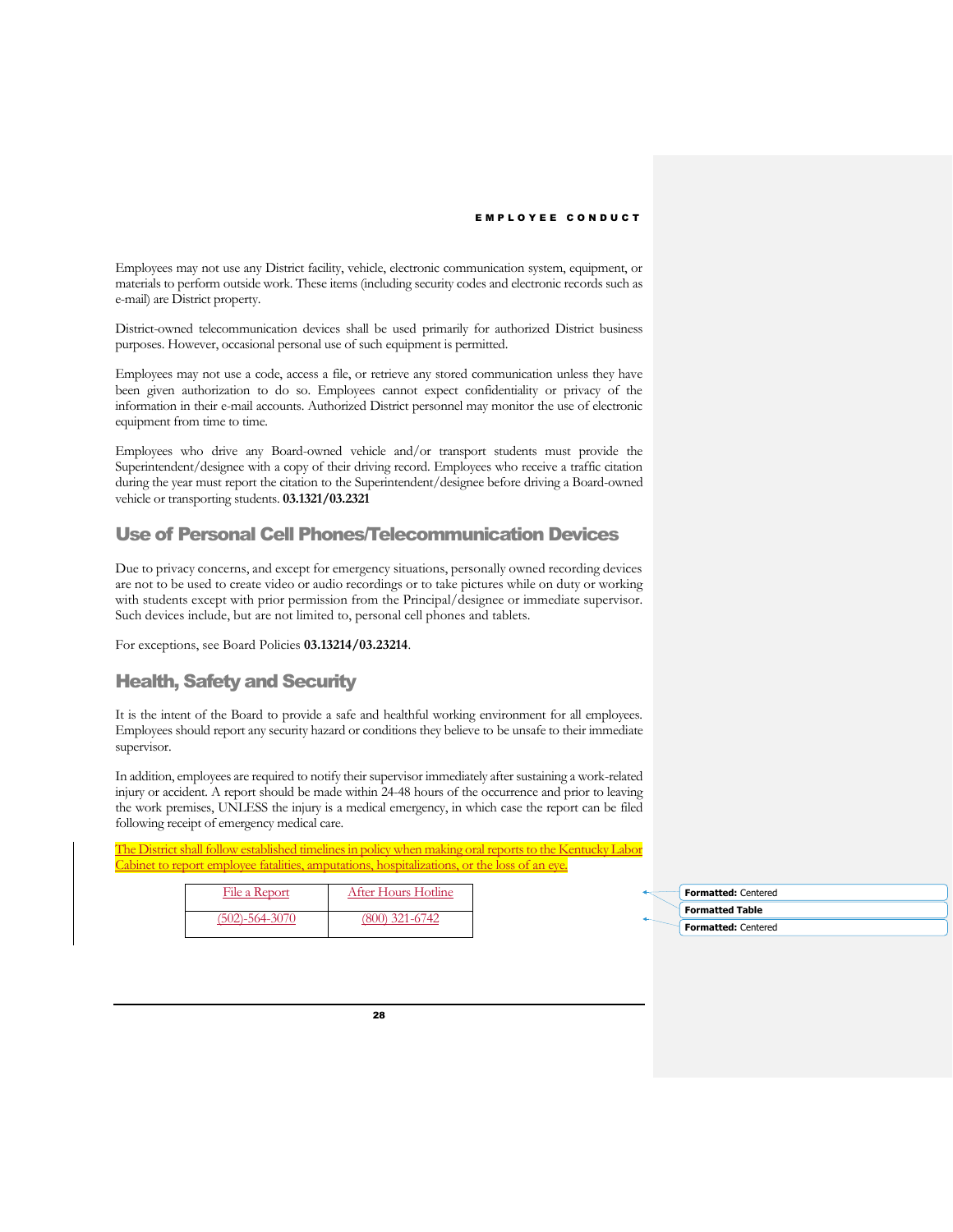#### EMPLOYEE CONDUCT

For information on the District's plans for Hazard Communication, Bloodborne Pathogen Control, Lockout/Tagout, Personal Protective Equipment (PPE), and Asbestos Management, contact your immediate supervisor or see the District's *Policy Manual* and related procedures.

Employees should use their school/worksite two-way communication system to notify the Principal, supervisor or other administrator of an existing emergency.

The District may maintain an automatic external defibrillator (AED) in designated locations throughout the District. An AED shall be used in emergency situations warranting its use in accordance with guidelines established by the Superintendent/designee. Expected users documented as having completed required training shall be authorized to use a defibrillator. **03.14/03.24/05.4**

### <span id="page-32-0"></span>Assaults and Threats of Violence

Employees should immediately report any threats they receive (oral, written or electronic) to their immediate supervisor.

Under provisions of state law (KRS 158.150) and regulation (702 KAR 5:080), school personnel may remove threatening or violent students from a classroom or from the District's transportation system pending further disciplinary action. However, before the need arises, employees should familiarize themselves with policy and procedures that are required. **09.425**

### <span id="page-32-1"></span>Child Abuse

Any school personnel who knows or has reasonable cause to believe that a child under eighteen (18) is dependent, abused or neglected, or a victim of human trafficking, or is a victim of female genital mutilation, shall immediately make a report to a local law enforcement agency, the Cabinet for Health and Family Services or its designated representative, the Commonwealth's Attorney or the County Attorney. **09.227**

### <span id="page-32-2"></span>Use of Physical Restraint and Seclusion

Use of physical restraint and seclusion shall be in accordance with Board policy and procedure. **09.2212**

### <span id="page-32-3"></span>**Civility**

Employees should be polite and helpful while interacting with parents, visitors and members of the public. Individuals who come onto District property or contact employees on school business are expected to behave accordingly. Employees who fail to observe appropriate standards of behavior are subject to disciplinary measures, including dismissal.

In cases involving physical attack of an employee or immediate threat of harm, employees should take immediate action to protect themselves and others. In the absence of an immediate threat, employees should attempt to calmly and politely inform the individual of the provisions of Policy **10.21** or provide him/her with a copy. If the individual continues to be discourteous, the employee may respond as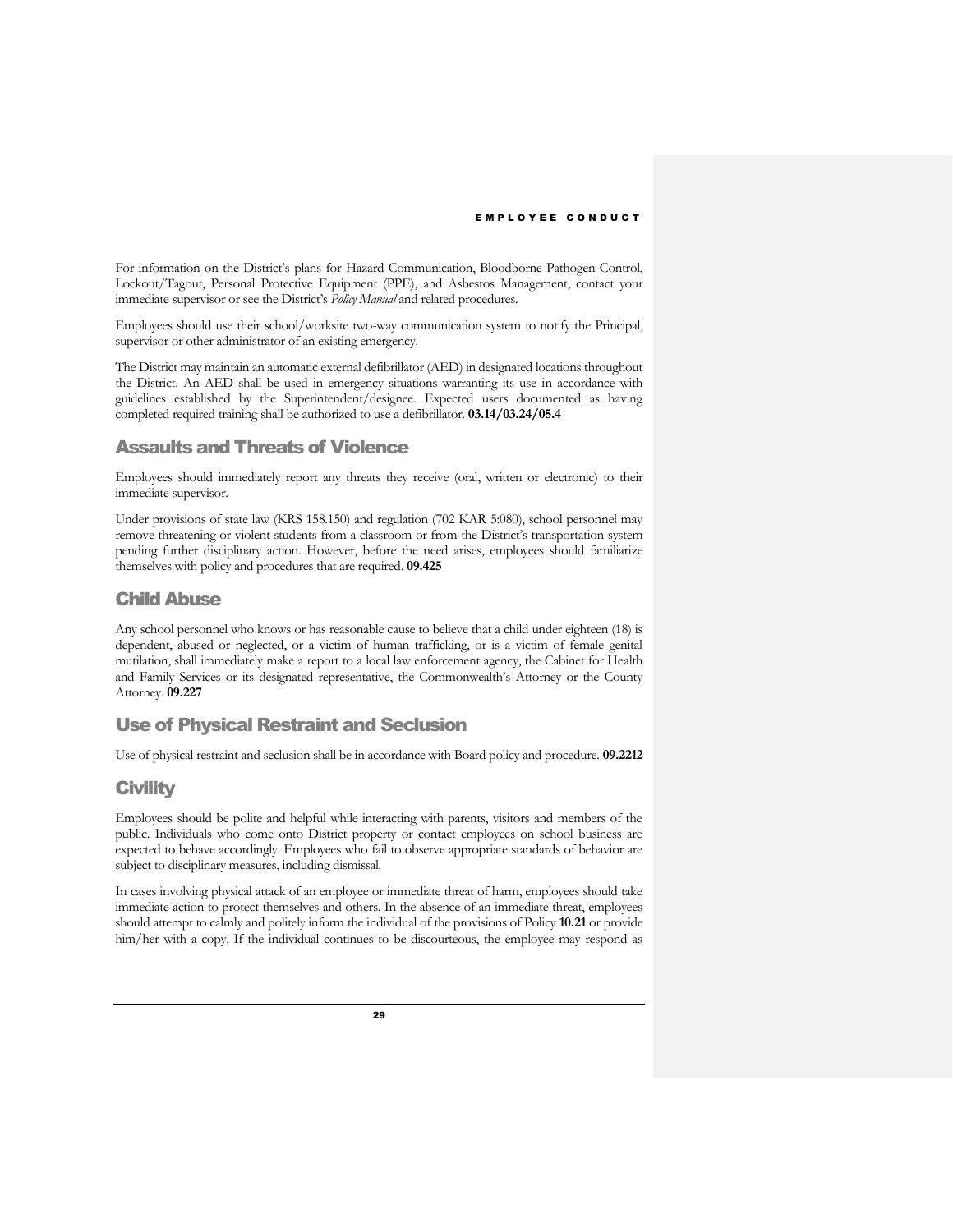needed, including, but not limited to: hanging up on the caller; ending a meeting; asking the individual to leave the school; calling the site administrator/designee for assistance; and/or calling the police.

As soon as possible after any such incident, employees should submit a written incident report to their immediate supervisor. **10.21**

### <span id="page-33-0"></span>Grievances/Communications

The Superintendent/designee has developed specific procedures to assist employees in making a complaint. For full information refer to Policy **03.16/03.26** and related procedures.

Grievances are individual in nature and must be brought by the individual employee. The Board shall not hear grievances or complaints concerning simple disagreement or dissatisfaction with a personnel action. **03.16/03.26**

#### <span id="page-33-1"></span>**Gifts**

Any gift presented to a school employee for the school's use must have the prior approval of the Superintendent/designee. After approval and acceptance, gifts become the property of the Board of Education.

No employee shall accept, for personal use, any gifts or rebates valued at over \$25.00 from current or potential suppliers or vendors, organizations, or person to whom they have referred or may refer parents and students. Exceptions may be made for those businesses who offer discounts to various employee groups. **03.1322/03.2322**

### <span id="page-33-2"></span>Outside Employment or Activities

Employees may not perform any duties related to an outside job during their regular working hours. **03.1331/03.2331**

### <span id="page-33-3"></span>Required Reports

Although you may be directed to make additional reports, the following reports are required by law and/or Board policy:

- Within seventy-two (72) hours of the discovery or notification of a security breach, the District shall notify the Commissioner of the Kentucky State Police, the Auditor of Public Accounts, the Attorney General, and the Education Commissioner. **01.61**
- An employee shall report to the Superintendent if the employee has been found by the Cabinet for Health and Family Services to have abused or neglected a child, and if the employee has waived the right to appeal such a substantiated finding or the finding has been upheld upon appeal. **03.11/03.21**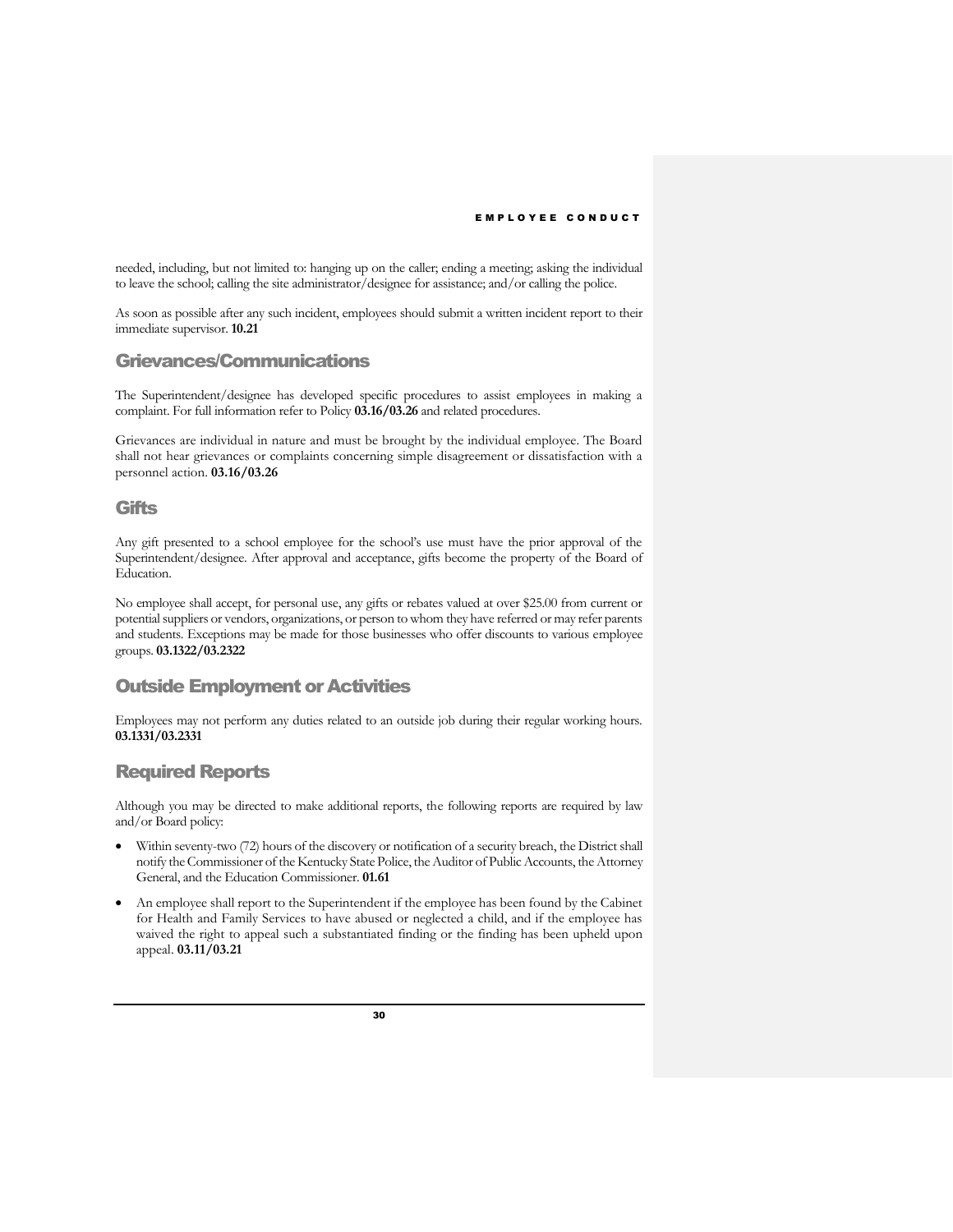#### EMPLOYEE CONDUCT

- Report to the immediate supervisor damaged, lost, stolen, or vandalized school property or if District property has been used for unauthorized purposes. **03.1321/03.2321**
- Notify the Principal as soon as possible when you use seclusion or physical restraint with a student, but no later than the end of the school day on which it occurs, and document in writing the incident by the end of the next school day. **09.2212**
- If you know or believe that the District's alcohol-free/drug-free policies have been violated, promptly make a report to the local police department, sheriff, or Kentucky State Police. This is required if you know or have reasonable cause to believe that conduct has occurred which constitutes the use, possession, or sale of controlled substances on the school premises or within one thousand (1,000) feet of school premises, on a school bus, or at a school sponsored or sanctioned event. **03.13251/03.23251/09.2211**
- Upon the request of a victim, school personnel shall report an act of domestic violence and abuse or dating violence and abuse to a law enforcement officer. School personnel shall discuss the report with the victim prior to contacting a law enforcement officer.
- School personnel shall report to a law enforcement officer when s/he has a belief that the death of a victim with whom s/he has had a professional interaction is related to domestic violence and abuse or dating violence and abuse. **03.13253/03.23253/09.425**
- Report potential safety or security hazards to the Principal and notify your supervisor immediately after sustaining a work-related injury or accident. **03.14/03.24/05.4**
- Report to the Principal/immediate supervisor or the District's Title IX Coordinator if you, another employee, a student, or a visitor to the school or District is being or has been subjected to harassment or discrimination. **03.162/03.262/09.42811**
- Employees who believe or have been made aware that they or any other employee, student, or visitor has been subject to Title IX Sexual Harassment shall report it to the TIXC. Failure to make such a report shall be grounds for discipline up to and including termination. If the knowledge of the reporting party gives rise to reasonable cause to believe that the reported conduct constitutes child abuse Policy 09.227 or a reportable criminal offense Policy 09.221, notification of state officials shall be made as required by law. **03.1621/03.2621/09.428111**
- If you suspect that financial fraud, impropriety or irregularity has occurred, immediately report those suspicions to Principal or the Superintendent. If the Superintendent is the alleged party, employees should address the complaint to the Board chairperson. **04.41**
- Report to the Principal any student who is missing during or after a fire/tornado/bomb threat drill or evacuation. 05.41 AP.1/05.42 AP.1/05.43 AP.1
- When notified of a bomb threat, scan the area noting any items that appear to be out of place, and report same to Principal/designee. Do not touch or move any unusual items, but notify the head of the search team. **05.43 AP.1**
- If you know or believe that the District's weapon policy has been violated, promptly make a report to the local police department, sheriff, or Kentucky State Police. This is required when you know or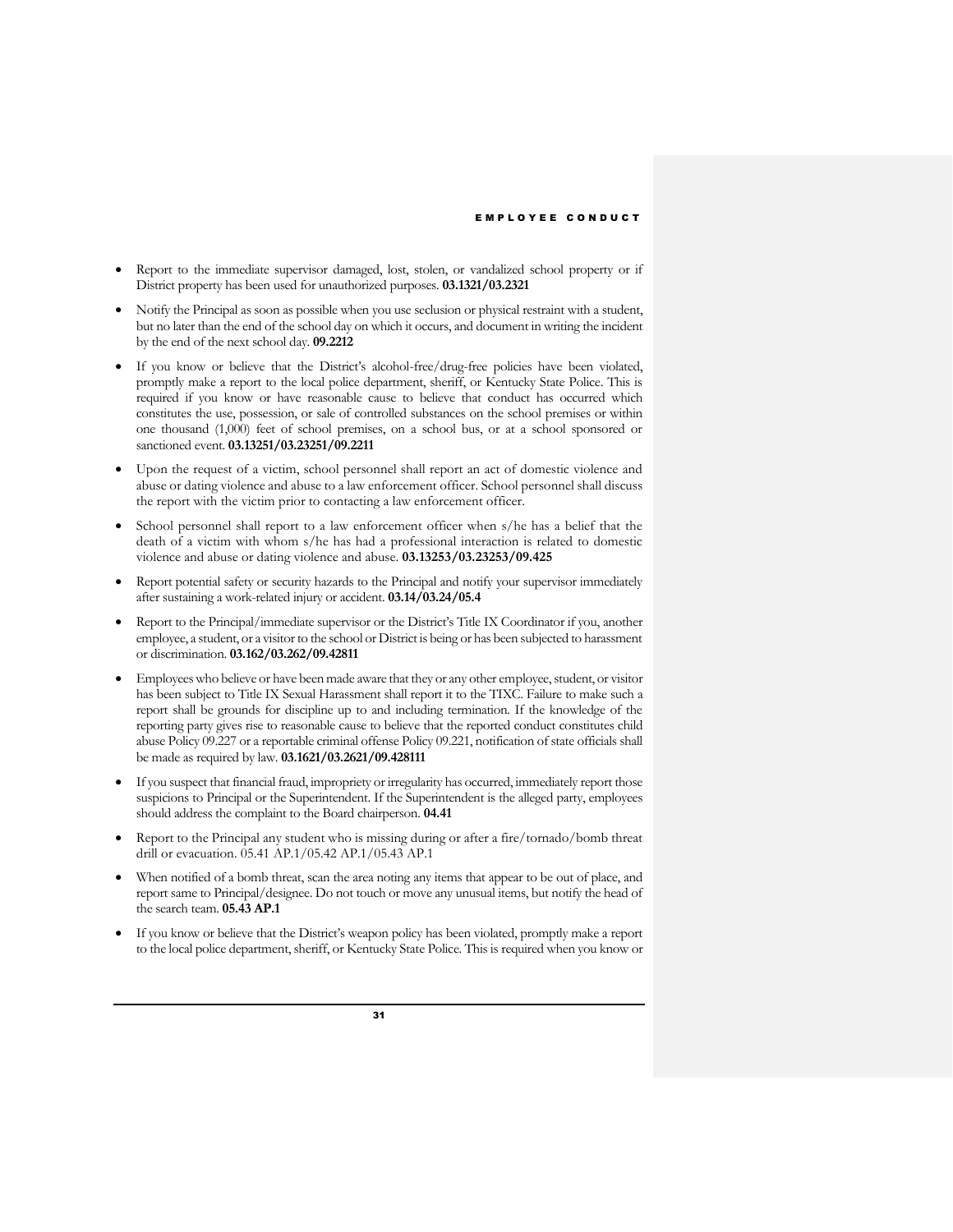have reasonable cause to believe that conduct has occurred which constitutes the carrying, possession, or use of a deadly weapon on the school premises or within one thousand (1,000) feet of school premises, on a school bus, or at a school sponsored or sanctioned event. **05.48**

 District employees who know or have reasonable cause to believe that a student has been the victim of a violation of any felony offense specified in KRS Chapter 508 (assault and related offenses) committed by another student while on school premises, on school-sponsored transportation, or at a school-sponsored event shall immediately cause an oral or written report to be made to the Principal of the school attended by the victim.

The Principal shall notify the parents, legal guardians, or other persons exercising custodial control or supervision of the student when the student is involved in such an incident.

Within forty-eight (48) hours of the original report of the incident, the Principal also shall file with the Board and the local law enforcement agency or the Department of Kentucky State Police or the County Attorney a written report containing the statutorily required information. **09.2211**

- If you know or have reasonable cause to believe that a child under eighteen (18) is dependent, abused or neglected, or a victim of human trafficking, or is a victim of female genital mutilation, you shall **immediately** make a report to a local law enforcement agency or Kentucky State Police, the Cabinet for Health and Family Services or its designated representative, the Commonwealth's Attorney or the County Attorney**.** (See **Child Abuse** section.) **09.227**
- District employees shall report to the Principal or to their immediate supervisor those situations that threaten, harass, or endanger the safety of students, other staff members, or visitors to the school or District. Such instances shall include, but are not limited to, bullying or hazing of students and harassment/discrimination of staff, students or visitors by any party. In serious instances of peer-topeer bullying/hazing/harassment, employees must report to the alleged victim's Principal, as directed by Board Policy **09.42811**.

In certain cases, employees must do the following:

- 1. Report bullying and hazing to appropriate law enforcement authorities as required by policy **09.2211**; and
- 2. Investigate and complete documentation as required by policy 09.42811 covering federally protected areas. **09.422**
- Report to the Principal any threats you receive (oral, written or electronic)**. 09.425**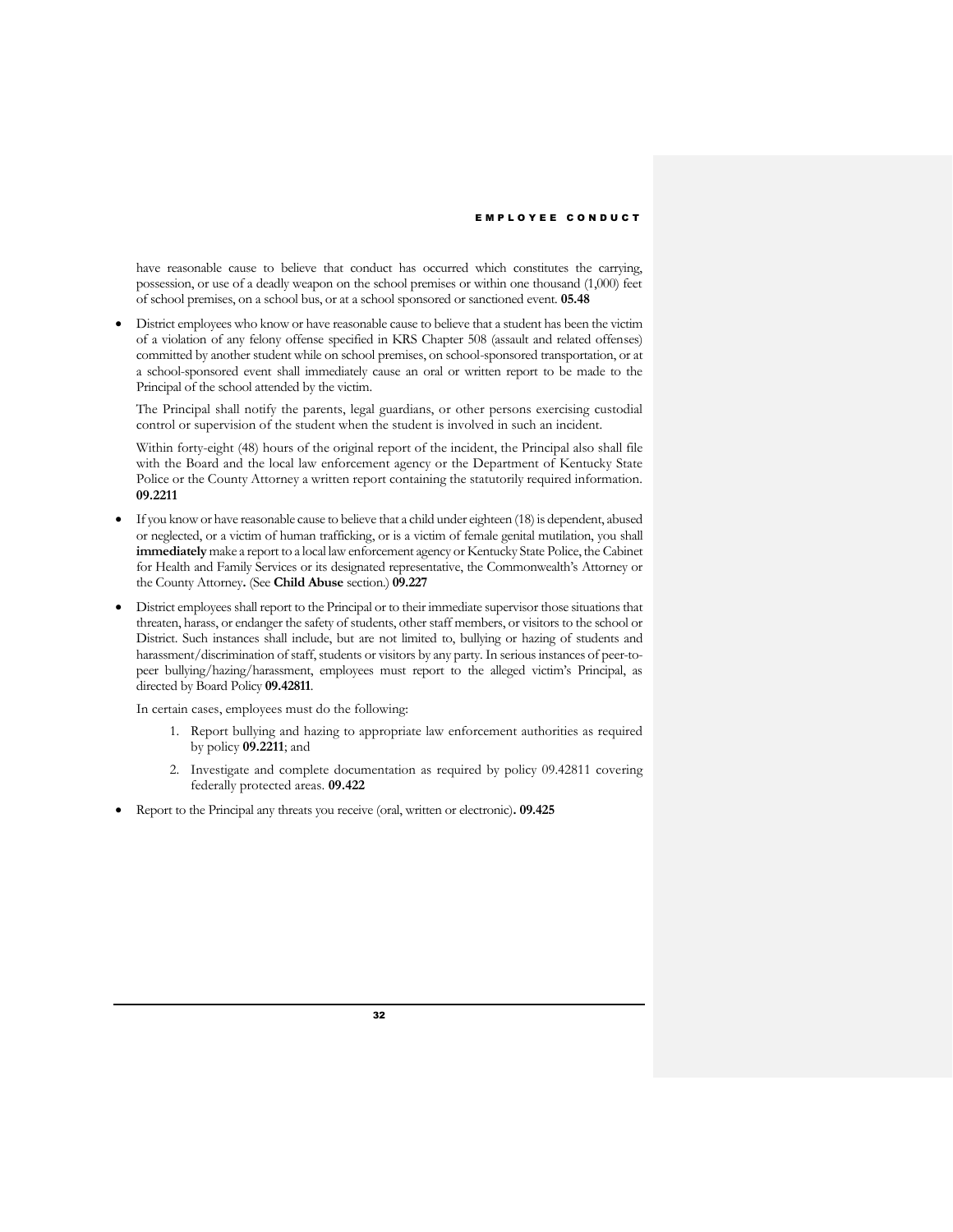### <span id="page-36-0"></span>Code of Ethics for Certified School Personnel

#### SOURCE: 16 KAR 1:020

Section 1. Certified personnel in the Commonwealth:

- (1) Shall strive toward excellence, recognize the importance of the pursuit of truth, nurture democratic citizenship, and safeguard the freedom to learn and to teach;
- (2) Shall believe in the worth and dignity of each human being and in educational opportunities for all;
- (3) Shall strive to uphold the responsibilities of the education profession, including the following obligations to students, to parents, and to the education profession:
	- (a) To students:
	- 1. Shall provide students with professional education services in a nondiscriminatory manner and in consonance with accepted best practice known to the educator;
	- 2. Shall respect the constitutional rights of all students;
	- 3. Shall take reasonable measures to protect the health, safety, and emotional well-being of students;
	- 4. Shall not use professional relationships or authority with students for personal advantage;
	- 5. Shall keep in confidence information about students which has been obtained in the course of professional service, unless disclosure serves professional purposes or is required by law;
	- 6. Shall not knowingly make false or malicious statements about students or colleagues;
	- 7. Shall refrain from subjecting students to embarrassment or disparagement; and
	- 8. Shall not engage in any sexually related behavior with a student with or without consent, but shall maintain a professional approach with students. Sexually related behavior shall include such behaviors as sexual jokes; sexual remarks; sexual kidding or teasing; sexual innuendo; pressure for dates or sexual favors; inappropriate physical touching, kissing, or grabbing; rape; threats of physical harm; and sexual assault.

(b) To parents:

- 1. Shall make reasonable effort to communicate to parents information which should be revealed in the interest of the student;
- 2. Shall endeavor to understand community cultures and diverse home environments of students;
- 3. Shall not knowingly distort or misrepresent facts concerning educational issues;
- 4. Shall distinguish between personal views and the views of the employing educational agency;
- 5. Shall not interfere in the exercise of political and citizenship rights and responsibilities of others;
- 6. Shall not use institutional privileges for private gain, for the promotion of political candidates, or for partisan political activities; and
- 7. Shall not accept gratuities, gifts, or favors that might impair or appear to impair professional judgment, and shall not offer any of these to obtain special advantage.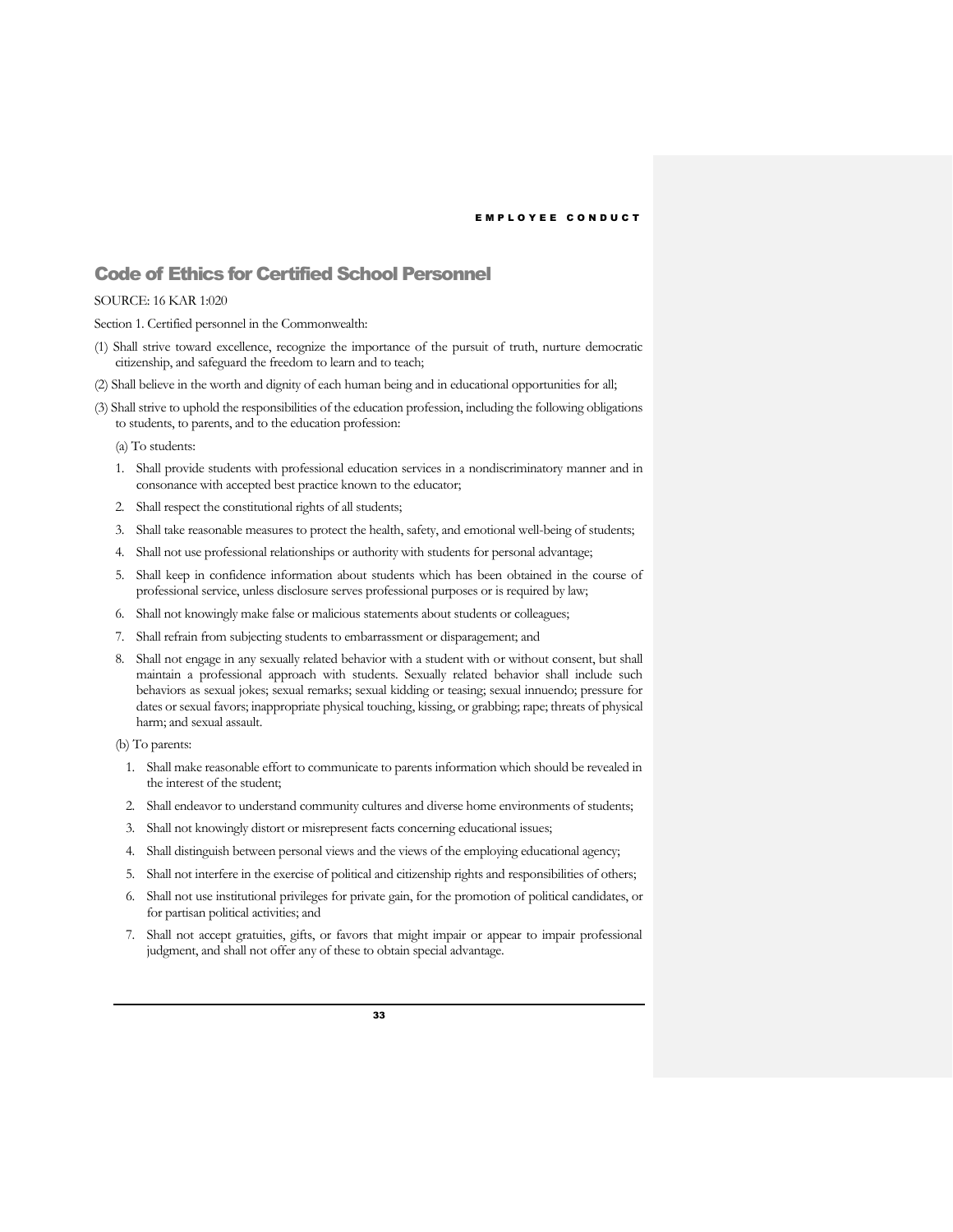(c) To the education profession:

- 1. Shall exemplify behaviors which maintain the dignity and integrity of the profession;
- 2. Shall accord just and equitable treatment to all members of the profession in the exercise of their professional rights and responsibilities;
- 3. Shall keep in confidence information acquired about colleagues in the course of employment, unless disclosure serves professional purposes or is required by law;
- 4. Shall not use coercive means or give special treatment in order to influence professional decisions;
- 5. Shall apply for, accept, offer, or assign a position or responsibility only on the basis of professional preparation and legal qualifications; and
- 6. Shall not knowingly falsify or misrepresent records of facts relating to the educator's own qualifications or those of other professionals.

Section 2. Violation of this administrative regulation may result in cause to initiate proceedings for revocation or suspension of Kentucky certification as provided in KRS 161.120 and 704 KAR 20:585.